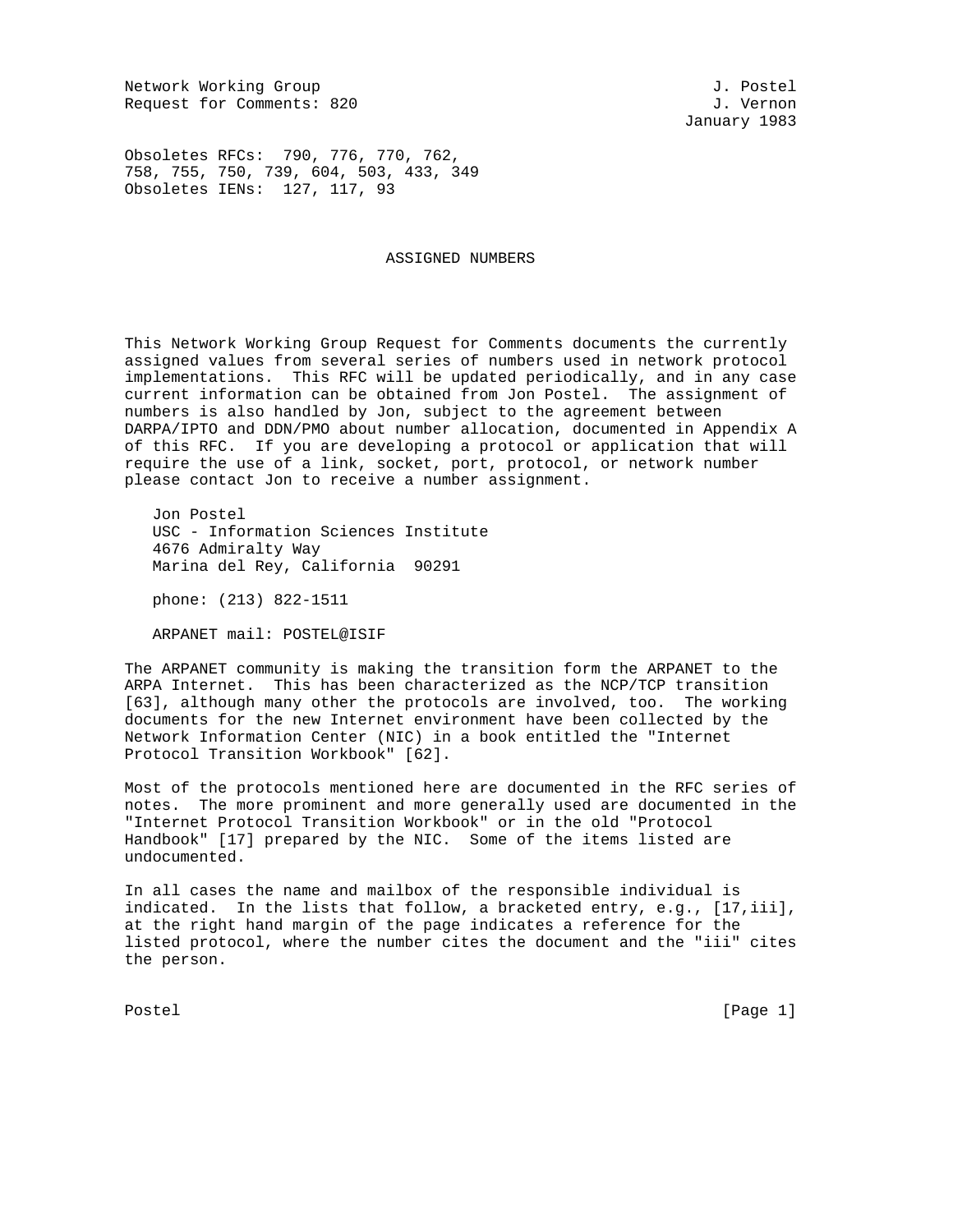Network Numbers

## ASSIGNED NETWORK NUMBERS

 The network numbers listed here are used as internet addresses by the Internet Protocol (IP) [33,62]. The IP uses a 32-bit address field and divides that address into a network part and a "rest" or local address part. The division takes 3 forms or classes.

 The first type of address, or class A, has a 7-bit network number and a 24-bit local address. The highest-order bit is set to 0. This allows 128 class A networks.

| 0 1 2 3 4 5 6 7 8 9 0 1 2 3 4 5 6 7 8 9 0 1 2 3 4 5 6 7 8 9 0 1 |         |  |  |  |  |  |  |  |  |               |  |  |  |  |  |  |
|-----------------------------------------------------------------|---------|--|--|--|--|--|--|--|--|---------------|--|--|--|--|--|--|
|                                                                 |         |  |  |  |  |  |  |  |  |               |  |  |  |  |  |  |
| l 0 l                                                           | NETWORK |  |  |  |  |  |  |  |  | Local Address |  |  |  |  |  |  |
|                                                                 |         |  |  |  |  |  |  |  |  |               |  |  |  |  |  |  |

## Class A Address

 The second type of address, class B, has a 14-bit network number and a 16-bit local address. The two highest-order bits are set to 1-0. This allows 16,384 class B networks.

| 0 1 2 3 4 5 6 7 8 9 0 1 2 3 4 5 6 7 8 9 0 1 2 3 4 5 6 7 8 9 0 1 |  |  |  |  |  |         |  |  |  |  |  |  |  |  |  |  |               |  |  |  |  |  |  |
|-----------------------------------------------------------------|--|--|--|--|--|---------|--|--|--|--|--|--|--|--|--|--|---------------|--|--|--|--|--|--|
|                                                                 |  |  |  |  |  |         |  |  |  |  |  |  |  |  |  |  |               |  |  |  |  |  |  |
| I1 OI                                                           |  |  |  |  |  | NETWORK |  |  |  |  |  |  |  |  |  |  | Local Address |  |  |  |  |  |  |
|                                                                 |  |  |  |  |  |         |  |  |  |  |  |  |  |  |  |  |               |  |  |  |  |  |  |

## Class B Address

 The third type of address, class C, has a 21-bit network number and a 8-bit local address. The three highest-order bits are set to 1-0-0. This allows 2,097,152 class C networks.

| 0 1 2 3 4 5 6 7 8 9 0 1 2 3 4 5 6 7 8 9 0 1 2 3 4 5 6 7 8 9 0 1 |  |  |  |  |  |  |         |  |  |  |  |  |  |  |  |               |
|-----------------------------------------------------------------|--|--|--|--|--|--|---------|--|--|--|--|--|--|--|--|---------------|
|                                                                 |  |  |  |  |  |  |         |  |  |  |  |  |  |  |  |               |
| $ 1\;1\;0 $                                                     |  |  |  |  |  |  | NETWORK |  |  |  |  |  |  |  |  | Local Address |
|                                                                 |  |  |  |  |  |  |         |  |  |  |  |  |  |  |  |               |

### Class C Address

 One commonly used notation for internet host addresses divides the 32-bit address into four 8-bit fields and specifies the value of each field as a decimal number with the fields separated by periods. This is called the "dotted decimal" notation. For example, the internet address of ISIF in dotted decimal is 010.002.000.052, or 10.2.0.52.

Postel [Page 2]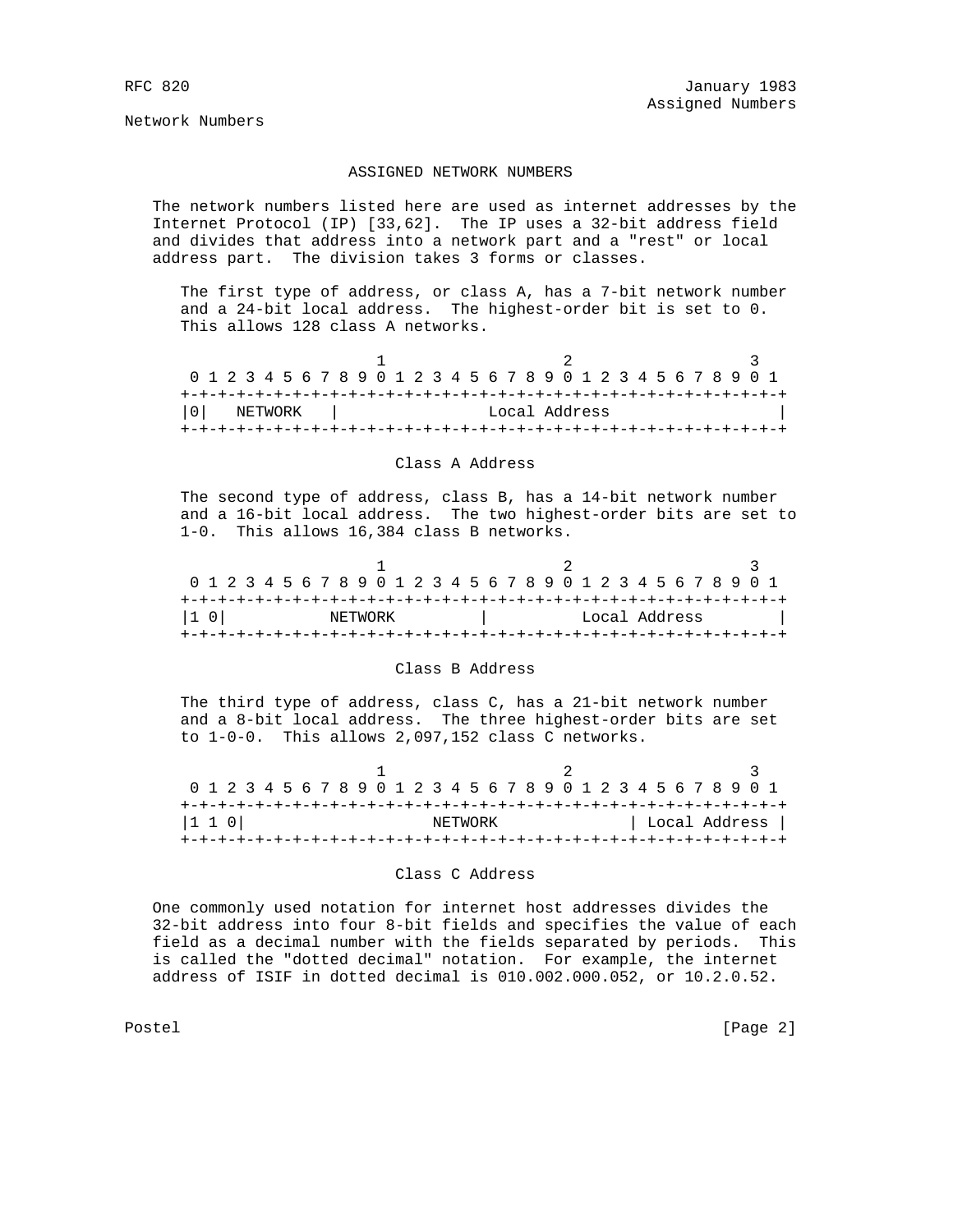Network Numbers

 The dotted decimal notation will be used in the listing of assigned network numbers. The class A networks will have nnn.rrr.rrr.rrr, the class B networks will have nnn.nnn.rrr.rrr, and the class C networks will have nnn.nnn.nnn.rrr, where nnn represents part or all of a network number and rrr represents part or all of a local address or rest field.

 For various reasons, the assigned numbers of networks are sometimes changed. To ease the transition the old number will be listed as well. These "old number" entries will be marked with a "T" following the number and preceeding the name.

 To reflect the allocation of network identifiers among various categories (see Appendix A), a one-character code is placed to the left of the network number (in the column marked by an asterisk): R for Research and Development, D for DoD, and C for Commercial.

Assigned Network Numbers

Class A Networks

|  | * Internet Address Name       |       | Network                           | References    |
|--|-------------------------------|-------|-----------------------------------|---------------|
|  |                               |       |                                   |               |
|  | 000.rrr.rrr.rrr               |       | Reserved                          | [JBP]         |
|  | R 001.rrr.rrr.rrr T BBN-PR    |       | BBN Packet Radio Network [JAW3]   |               |
|  | R 002.rrr.rrr.rrr T SF-PR-1   |       | SF-1 Packet Radio Network         | [JEM]         |
|  | R 003.rrr.rrr.rrr RCC-NET     |       | BBN RCC Network                   | [JGH]         |
|  | R 004.rrr.rrr.rrr SATNET      |       | Atlantic Satellite Network[DM11]  |               |
|  | D 005.rrr.rrr.rrr T DEMO-PR-1 |       | Demo-1 Packet Radio Network [LCS] |               |
|  | R 006.rrr.rrr.rrr T SF-PR-2   |       | SF-2 Packet Radio Network         | [JEM]         |
|  | 007.rrr.rrr.rrr               |       | Unassigned                        | [JBP]         |
|  | R 008.rrr.rrr.rrr BBN-NET     |       | BBN Network                       | [JGH]         |
|  | D 009.rrr.rrr.rrr T BRAGG-PR  |       | Ft. Bragg Packet Radio Net [JEM]  |               |
|  | R 010.rrr.rrr.rrr ARPANET     |       | ARPANET                           | [17, 1, REK2] |
|  | R 011.rrr.rrr.rrr T UCLNET    |       | University College London [PK]    |               |
|  | 012.rrr.rrr.rrr               |       | Unassigned                        | [JBP]         |
|  | 013.rrr.rrr.rrr               |       | Unassigned                        | [JBP]         |
|  | C 014.rrr.rrr.rrr             | PDN   | Public Data Network [REK2]        |               |
|  | 015.rrr.rrr.rrr               |       | Unassigned                        | [JBP]         |
|  | 016.rrr.rrr.rrr               |       | Unassigned                        | [JBP]         |
|  | 017.rrr.rrr.rrr               |       | Unassigned                        | [JBP]         |
|  | R 018.rrr.rrr.rrr             | MIT   | MIT Network                       | [10, 43, NC3] |
|  | 019.rrr.rrr.rrr               |       | Unassigned                        | [JBP]         |
|  | 020.rrr.rrr.rrr               |       | Unassigned                        | [JBP]         |
|  | D 021.rrr.rrr.rrr             | EDN   | DCEC EDN                          | [EC5]         |
|  | 022.rrr.rrr.rrr               |       | Unassigned                        | [JBP]         |
|  | R 023.rrr.rrr.rrr             | MITRE | MITRE Cablenet                    | [44,APS]      |
|  | 024.rrr.rrr.rrr               |       | Unassigned                        | [JBP]         |

Postel [Page 3]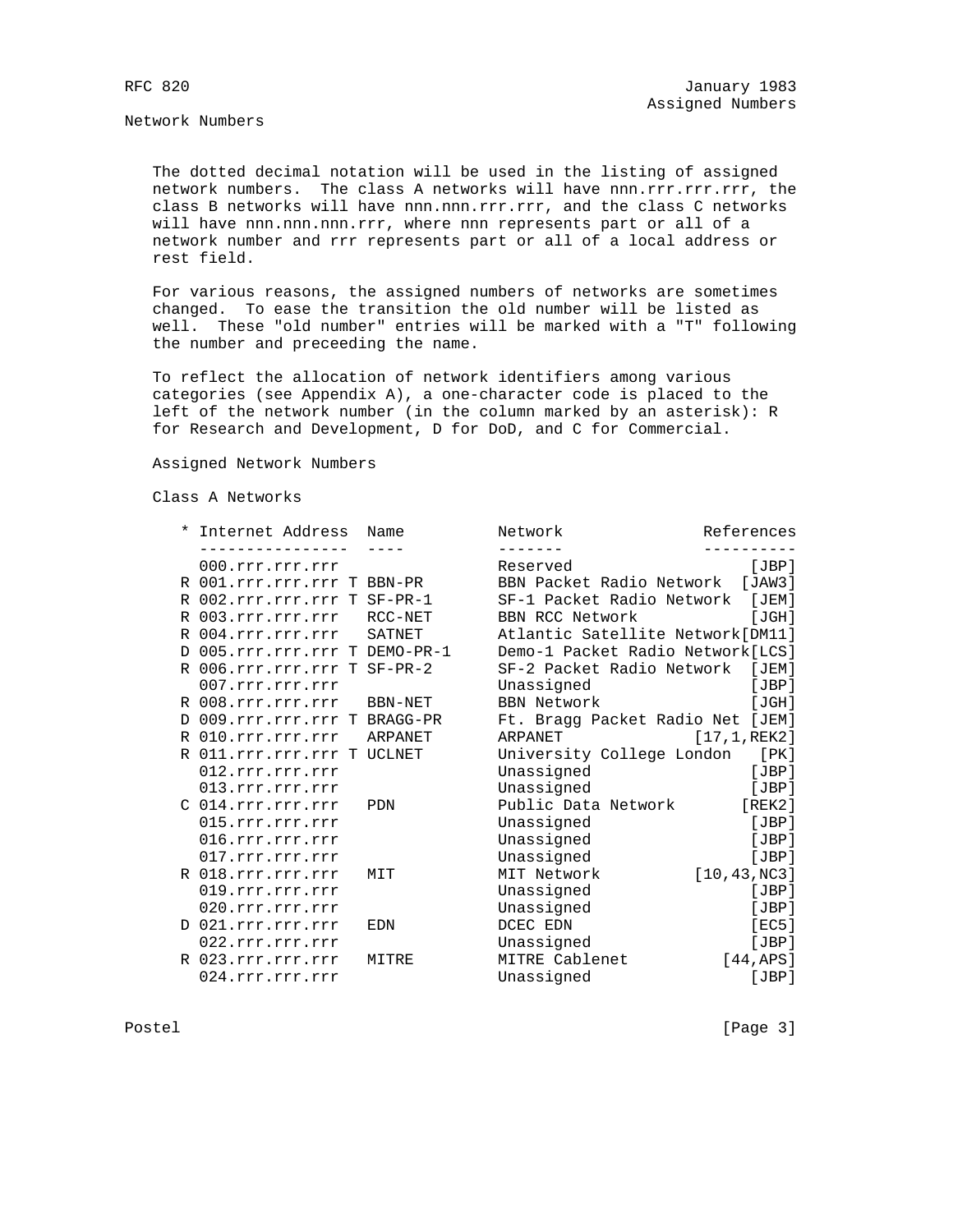|    | R 025.rrr.rrr.rrr                          | RSRE-PPSN   | RSRE / PPSN                      | [NM]   |
|----|--------------------------------------------|-------------|----------------------------------|--------|
| D. | 026.rrr.rrr.rrr                            | MILNET      | MILNET                           | [HH6]  |
|    | R 027.rrr.rrr.rrr                          | NOSC-LCCN   | NOSC / LCCN                      | [KTP]  |
|    | R 028.rrr.rrr.rrr                          | WIDEBAND    | Wide Band Satellite Net          | [CIW2] |
|    | 029.rrr.rrr.rrr                            |             | Unassigned                       | [JBP]  |
|    | R 030.rrr.rrr.rrr                          | DCN-UCL     | UCL DCNET                        | [PK]   |
|    | 031.rrr.rrr.rrr                            |             | Unassigned                       | JBP    |
|    | R 032.rrr.rrr.rrr                          | UCL-TAC     | UCL TAC                          | [PK]   |
|    | 033.rrr.rrr.rrr                            |             | Unassigned                       | [JBP]  |
|    | 034.rrr.rrr.rrr                            |             | Unassigned                       | [JBP]  |
|    | R 035.rrr.rrr.rrr                          | RSRE-NULL   | RSRE Null Network                | [NM]   |
|    | R 036.rrr.rrr.rrr T                        | SU-NET      | Stanford University Network[JCM] |        |
|    | 037.rrr.rrr.rrr                            |             | Unassigned                       | [JBP]  |
|    | 038.rrr.rrr.rrr                            |             | Unassigned                       | [JBP]  |
|    | R 039.rrr.rrr.rrr                          | SRINET      | SRI Local Network                | [GEOF] |
|    | 040.rrr.rrr.rrr                            |             | Unassigned                       | [JBP]  |
|    | R 041.rrr.rrr.rrr                          | BBN-LN-TEST | BBN Local Network Testbed        | [KTP]  |
|    | 042.rrr.rrr.rrr                            |             | Unassigned                       | JBP    |
|    | 043.rrr.rrr.rrr                            |             | Unassigned                       | JBP    |
|    | R 044.rrr.rrr.rrr                          | AMPRNET     | Amateur Radio Experiment Net[HM] |        |
|    | R 045.rrr.rrr.rrr T                        | $C3-PR$     | Testbed Development PRNET        | [BG5]  |
|    | R 046.rrr.rrr.rrr                          | UCB-ETHER   | UC Berkeley Ethernet             | [SXL]  |
|    | R 047.rrr.rrr.rrr T                        | SAC-PR      | SAC Packet Radio Network         | [BG5]  |
|    | R 048.rrr.rrr.rrr                          | NDRE-TIU    | NDRE-TIU                         | [PS3]  |
|    | 049.rrr.rrr.rrr                            |             | Unassigned                       | [JBP]  |
|    | R 050.rrr.rrr.rrr                          | NDRE-RING   | NDRE-RING                        | [PS3]  |
|    | 051.rrr.rrr.rrr                            |             | Unassigned                       | [JBP]  |
|    | R 052.rrr.rrr.rrr T ROCKWELL-PR            |             | Rockwell Packet Radio Net        | [EHP]  |
|    | 053.rrr.rrr.rrr-126.rrr.rrr.rrr Unassigned |             |                                  | [JBP]  |
|    | 127.rrr.rrr.rrr                            |             | Reserved                         | JBP    |

Class B Networks

| Internet Address  | Name              | Network                 | References |
|-------------------|-------------------|-------------------------|------------|
|                   |                   |                         |            |
| 128.000.rrr.rrr   |                   | Reserved                | [JBP]      |
| R 128.001.rrr.rrr | BBN-TEST-B        | BBN-GATE-TEST-B         | [ RH6 ]    |
| R 128.002.rrr.rrr | CMU-NET           | CMU-Ethernet            | [HDW2]     |
| R 128.003.rrr.rrr | LBL-CSAM          | LBL-CSAM-RESEARCH       | [MO1]      |
| R 128.004.rrr.rrr | <b>DCNET</b>      | LINKABIT DCNET          | [DLM1]     |
| R 128.005.rrr.rrr | FORDNET           | FORD DCNET              | [DIM1]     |
| R 128.006.rrr.rrr | RUTGERS           | <b>RUTGERS</b>          | [CHB]      |
| R 128.007.rrr.rrr | <b>DFVLR</b>      | DFVLR DCNET Network     | [HDC1]     |
| R 128.008.rrr.rrr | <b>UMDNET</b>     | Univ of Maryland DCNET  | [DLM1]     |
| R 128.009.rrr.rrr | ISI-NET           | ISI Local Network       | [CMR]      |
| R 128.010.rrr.rrr | PURDUE-CS         | Purdue Computer Science | [CXK]      |
| R 128.011.rrr.rrr | <b>BBN-CRONUS</b> | BBN DOS Project         | [12, WIM]  |
| R 128.012.rrr.rrr | $SU-NET$          | Stanford University Net | [JCM]      |

Postel [Page 4]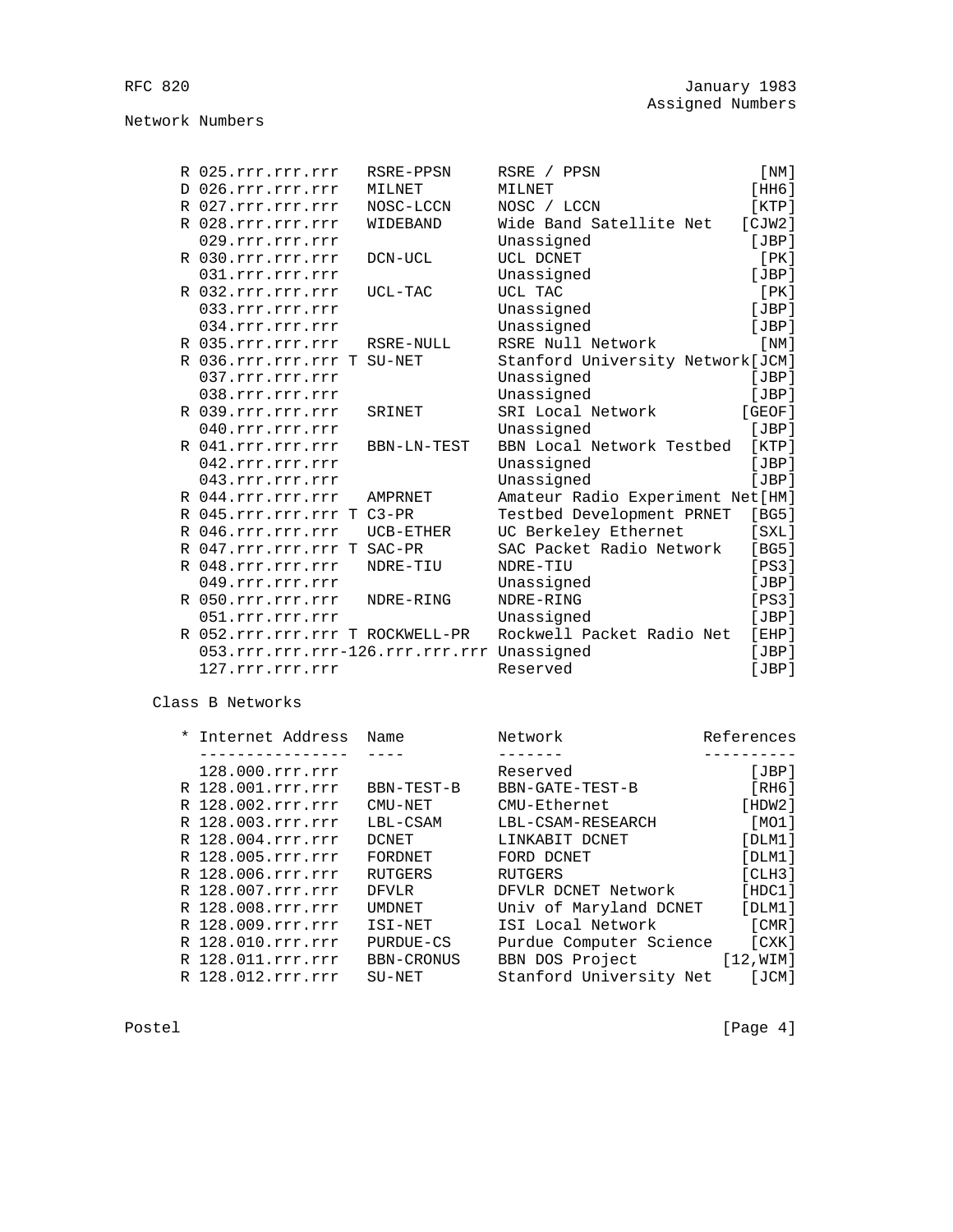Network Numbers

|  | D 128.013.rrr.rrr                          | MATNET       | Mobile Access Terminal Net[DM11]  |        |
|--|--------------------------------------------|--------------|-----------------------------------|--------|
|  | R 128.014.rrr.rrr                          | BBN-SAT-TEST | BBN SATNET Test Net               | [DM11] |
|  | R 128.015.rrr.rrr                          | S1NET        | $LLL-S1-NET$                      | [EAK1] |
|  | R 128.016.rrr.rrr                          | UCLNET       | University College London         | [PK]   |
|  | 128.017.rrr.rrr                            |              | Unassigned                        | [JBP]  |
|  | 128.018.rrr.rrr                            |              | Unassigned                        | [JBP]  |
|  | 128.019.rrr.rrr                            |              | Unassigned                        | [JBP]  |
|  | 128.020.rrr.rrr                            |              | Unassigned                        | [JBP]  |
|  | R 128.021.rrr.rrr                          | $SF-PR-1$    | SF-1 Packet Radio Network         | [JEM]  |
|  | R 128.022.rrr.rrr                          | $SF-PR-2$    | SF-2 Packet Radio Network         | [JEM]  |
|  | R 128.023.rrr.rrr                          | BBN-PR       | BBN Packet Radio Network          | [JAW3] |
|  | R 128.024.rrr.rrr                          | ROCKWELL-PR  | Rockwell Packet Radio Net         | [EHP]  |
|  | D 128.025.rrr.rrr                          | BRAGG-PR     | Ft. Bragg Packet Radio Net        | [JEM]  |
|  | D 128.026.rrr.rrr                          | $SAC-PR$     | SAC Packet Radio Network          | [BG5]  |
|  | D 128.027.rrr.rrr                          | DEMO-PR-1    | Demo-1 Packet Radio Network [LCS] |        |
|  | D 128.028.rrr.rrr                          | $C3-PR$      | Testbed Development PR NET        | [BG5]  |
|  | 128.029.rrr.rrr-191.254.rrr.rrr Unassigned |              |                                   | [JBP]  |
|  | 191.255.rrr.rrr                            |              | Reserved                          | [JBP]  |

Class C Networks

|  | * Internet Address Name                    |               | Network                                                      | References  |
|--|--------------------------------------------|---------------|--------------------------------------------------------------|-------------|
|  |                                            | $\frac{1}{2}$ |                                                              |             |
|  | 192.000.000.rrr                            |               | Reserved                                                     | [JBP]       |
|  |                                            |               | R 192.000.001.rrr BBN-TEST-C BBN-GATE-TEST-C                 | [RH6]       |
|  | 192.000.002.rrr-192.000.255.rrr Unassigned |               |                                                              | [JBP]       |
|  |                                            |               | R 192.001.xxx.rrr-192.004.xxx.rrr BBN local networks         | [SGC]       |
|  |                                            |               | R 192.005.001.rrr CISLNET CISL Multics Network [CH2]         |             |
|  | R 192.005.002.rrr WISC                     |               | Univ of Wisconsin Madison [RS23]                             |             |
|  |                                            |               | C 192.005.003.rrr HP-DESIGN-AIDS HP Design Aids              | [ NXK ]     |
|  |                                            |               | C 192.005.004.rrr HP-TCG-UNIX Hewlett Packard TCG Unix [NXK] |             |
|  | D 192.005.005.rrr                          | <b>BRLNET</b> | BRLNET                                                       | [1, MJM2]   |
|  | D 192.005.006.rrr                          | MINET         | MINET                                                        | $[1$ , DHH] |
|  | R 192.005.007.rrr                          | CIT-CS-NET    | Caltech-CS-Net [65,DSW]                                      |             |
|  | R 192.005.008.rrr                          | WASHINGTON    | University of Washington [JAR4]                              |             |
|  | R 192.005.009.rrr                          | AERONET       | Aerospace Labnet [9, LCN]                                    |             |
|  | R 192.005.010.rrr                          | ECLNET        | USC-ECL-CAMPUS-NET                                           | [MXB]       |
|  |                                            |               | SEISMIC-RESEARCH-NET [RR2]                                   |             |
|  | R 192.005.012.rrr                          | UTAH-NET      | UTAH-COMPUTER-SCIENCE-NET                                    | [RF1]       |
|  | 192.005.013.rrr                            |               | Unassigned                                                   | [JBP]       |
|  | 192.005.014.rrr                            |               | Unassigned                                                   | [JBP]       |
|  | 192.005.015.rrr                            |               | Unassigned                                                   | [JBP]       |
|  | 192.005.016.rrr                            |               | Unassigned                                                   | [JBP]       |
|  | 192.005.017.rrr                            |               | Unassigned                                                   | [JBP]       |
|  | 192.005.018.rrr                            |               | Unassigned                                                   | [JBP]       |
|  | 192.005.019.rrr                            |               | Unassigned                                                   | [JBP]       |
|  | 192.005.020.rrr                            |               | Unassigned                                                   | [JBP]       |
|  | D 192.005.021.rrr BRLNET1                  |               | BRLNET1                                                      | [1, MJM2]   |
|  |                                            |               |                                                              |             |

Postel [Page 5]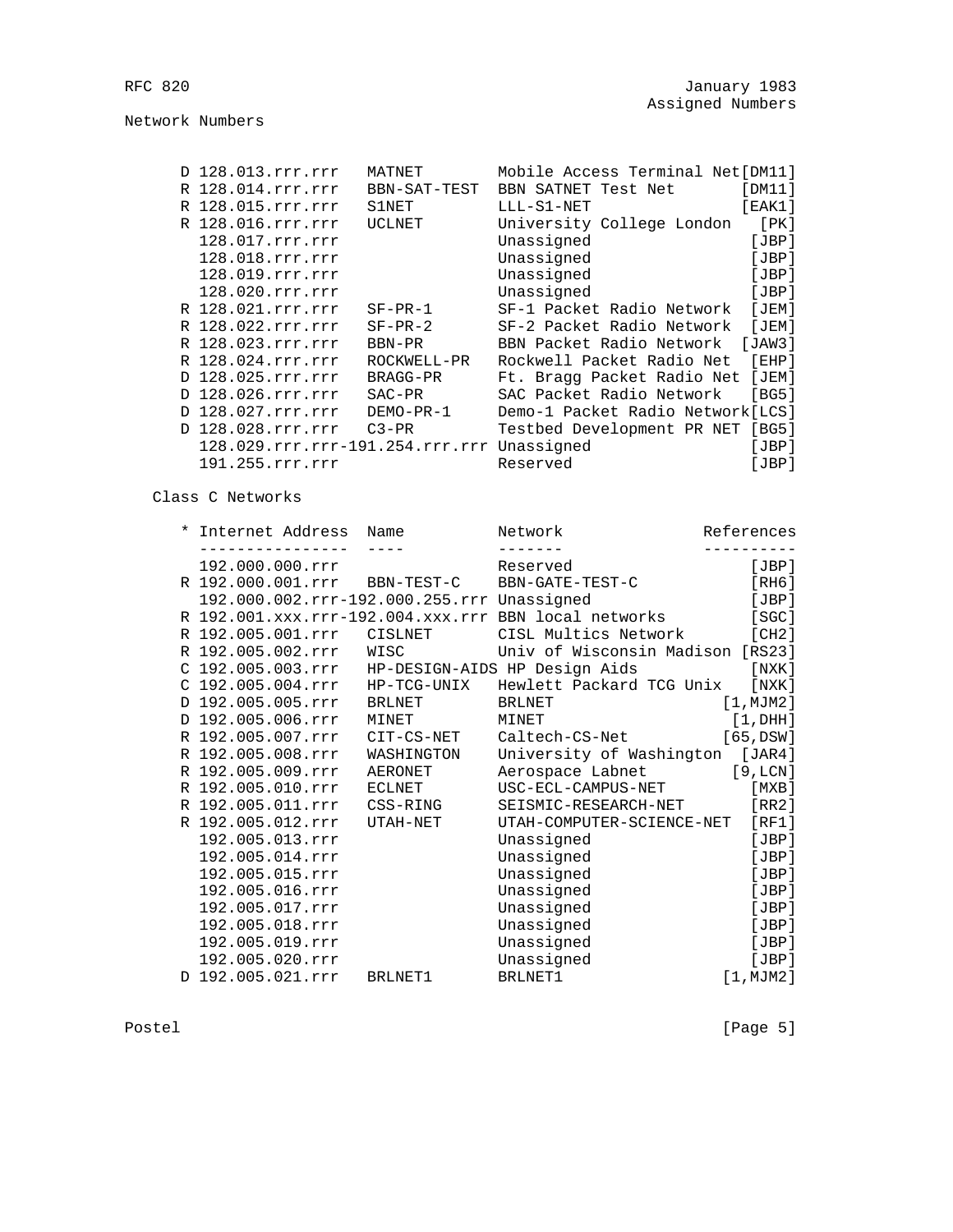Network Numbers

|  | D 192.005.022.rrr                          | BRLNET2 | BRLNET2  | [1, MJM2] |
|--|--------------------------------------------|---------|----------|-----------|
|  | D 192.005.022.rrr                          | BRLNET3 | BRLNET3  | [1, MJM2] |
|  | D 192.005.022.rrr                          | BRLNET4 | BRLNET4  | [1, MJM2] |
|  | D 192.005.022.rrr                          | BRINET5 | BRLNET54 | [1, MJM2] |
|  | 192.005.026.rrr-223.255.254.rrr Unassigned |         |          | [JBP]     |
|  | 223.255.255.rrr                            |         | Reserved | [JBP]     |
|  |                                            |         |          |           |

Other Reserved Internet Addresses

| Internet Address                         | Name | Network | References |
|------------------------------------------|------|---------|------------|
|                                          |      |         |            |
| 224.000.000.000-255.255.255.255 Reserved |      |         | ⊺ JBP ا    |

Network Totals

Assigned

| Class           | Α            | B           | C              | Total   |
|-----------------|--------------|-------------|----------------|---------|
| Research        | 26           | 19          | 1033           | 1078    |
| Defense         | 4            | 5           | 7              | 16      |
| Commercial      | $\mathbf{1}$ | $\mathbf 0$ | $\overline{2}$ | 3       |
| Total           | 31           | 24          | 1042           | 1097    |
| Maximum Allowed |              |             |                |         |
| Class           | Α            | B           | C              | Total   |
| Research        | 8            | 1024        | 65536          | 66568   |
| Defense         | 24           | 3072        | 458752         | 461848  |
| Commercial      | 94           | 12286       | 1572862        | 1585242 |
| Total           | 126          | 16382       | 2097150        | 2113658 |

Postel [Page 6]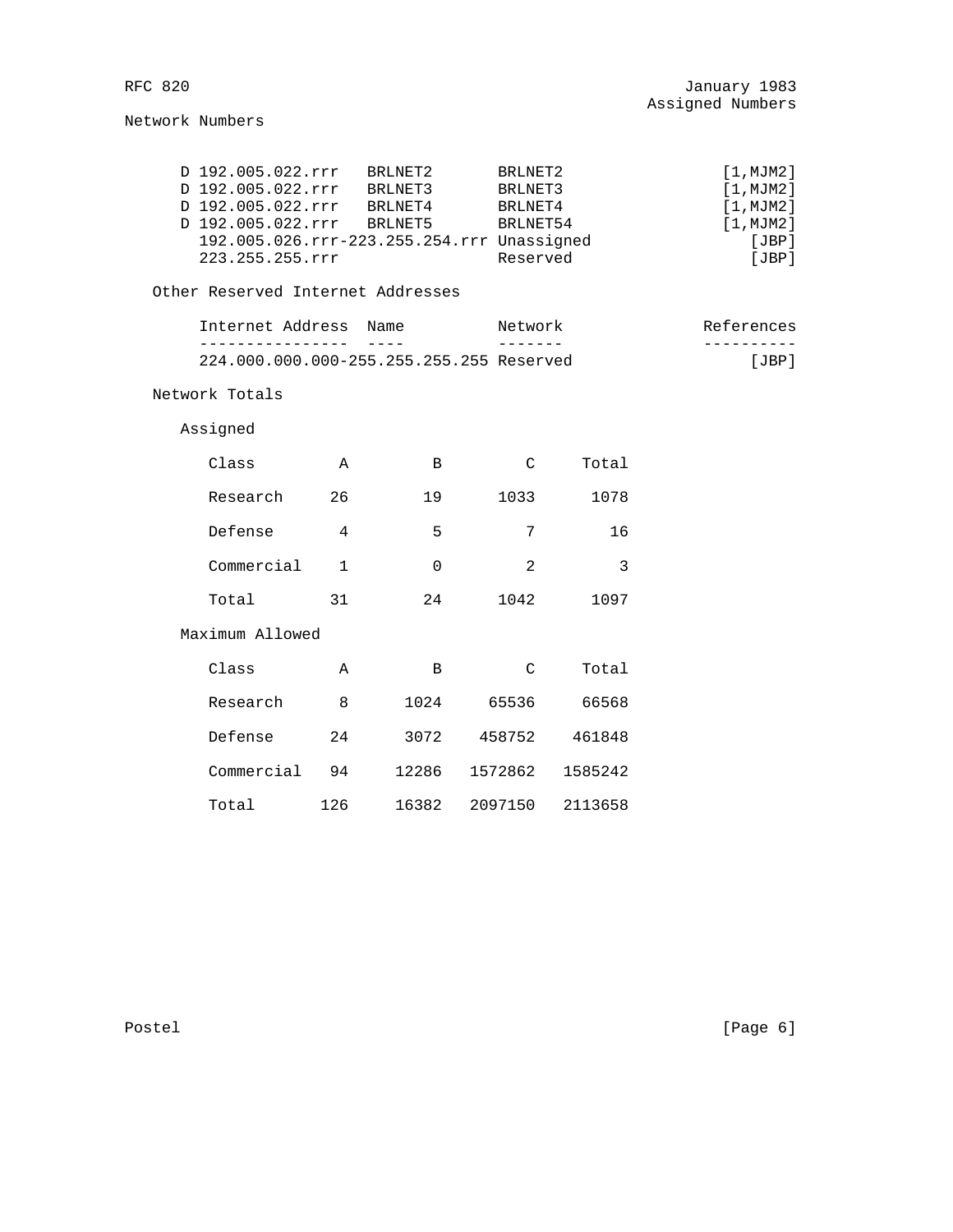Internet Version Numbers

# ASSIGNED INTERNET VERSION NUMBERS

 In the Internet Protocol (IP) [33,62] there is a field to identify the version of the internetwork general protocol. This field is 4 bits in size.

## Assigned Internet Version Numbers

| Decimal  | Octal    | Version           | References    |
|----------|----------|-------------------|---------------|
|          |          |                   |               |
|          |          | Reserved          | [JBP]         |
| $1 - 3$  | $1 - 3$  | Unassigned        | JBP           |
| 4        |          | Internet Protocol | [33, 62, JBP] |
| 5        | 5        | ST Datagram Mode  | [20,JWF]      |
| $6 - 14$ | $6 - 16$ | Unassigned        | [JBP]         |
| 15       |          | Reserved          | [JBP]         |

## ASSIGNED INTERNET PROTOCOL NUMBERS

 In the Internet Protocol (IP) [33,62] there is a field, called Protocol, to identify the the next level protocol. This is an 8 bit field.

#### Assigned Internet Protocol Numbers

| Decimal        | Octal          | Protocol                                    | References             |
|----------------|----------------|---------------------------------------------|------------------------|
| $\Omega$       | $\Omega$       | Reserved                                    | [JBP]                  |
|                | 1              | ICMP                                        | [53, 62, JBP]          |
| $\overline{2}$ | 2              | Unassigned                                  | [JBP]                  |
| 3              | 3              | Gateway-to-Gateway                          | [48, 49, JFH2]         |
| $\overline{4}$ | $\overline{4}$ | CMCC Gateway Monitoring Message [18,19, MB] |                        |
| 5              | 5              | Stream (ST)                                 | [20,JWF]               |
| $\epsilon$     | $\epsilon$     | Transmission Control (TCP)                  | [34, 62, JBP]          |
| 7              | 7              | UCL                                         | [ PK ]                 |
| 8              | 10             | Exterior Gateway Protocol (EGP)             | [66, RH6]              |
| 9              | 11             | Unassigned                                  | [JBP]                  |
| 10             | 12             | BBN RCC Monitoring                          | [SGC]                  |
| 11             | 13             | <b>NVP</b>                                  | [12, SC3]              |
| $12 \,$        | 14             | PUP                                         | [4, EAT3]              |
| $13 - 14$      | $15 - 16$      | Unassigned                                  | [JBP]                  |
| 15             | 17             | Cross Net Debugger (XNET)                   | [25,JFH2]              |
| 16             | 20             | Chaos Stream                                | [NC3]                  |
| 17             | 21             | User Datagram (UDP)                         | [42, 62, JBP]          |
| 18             | 22             | Multiplexing                                | [13,JBP]               |
| 19             | 23             | DCN Measurement Subsystems                  | [DIM1]                 |
| 20             | 24             | Host Monitoring (HMP)                       | [55, R <sub>H6</sub> ] |
| 21             | 25             | Packet Radio Measurement                    | [ZSU]                  |
|                |                |                                             |                        |

Postel [Page 7]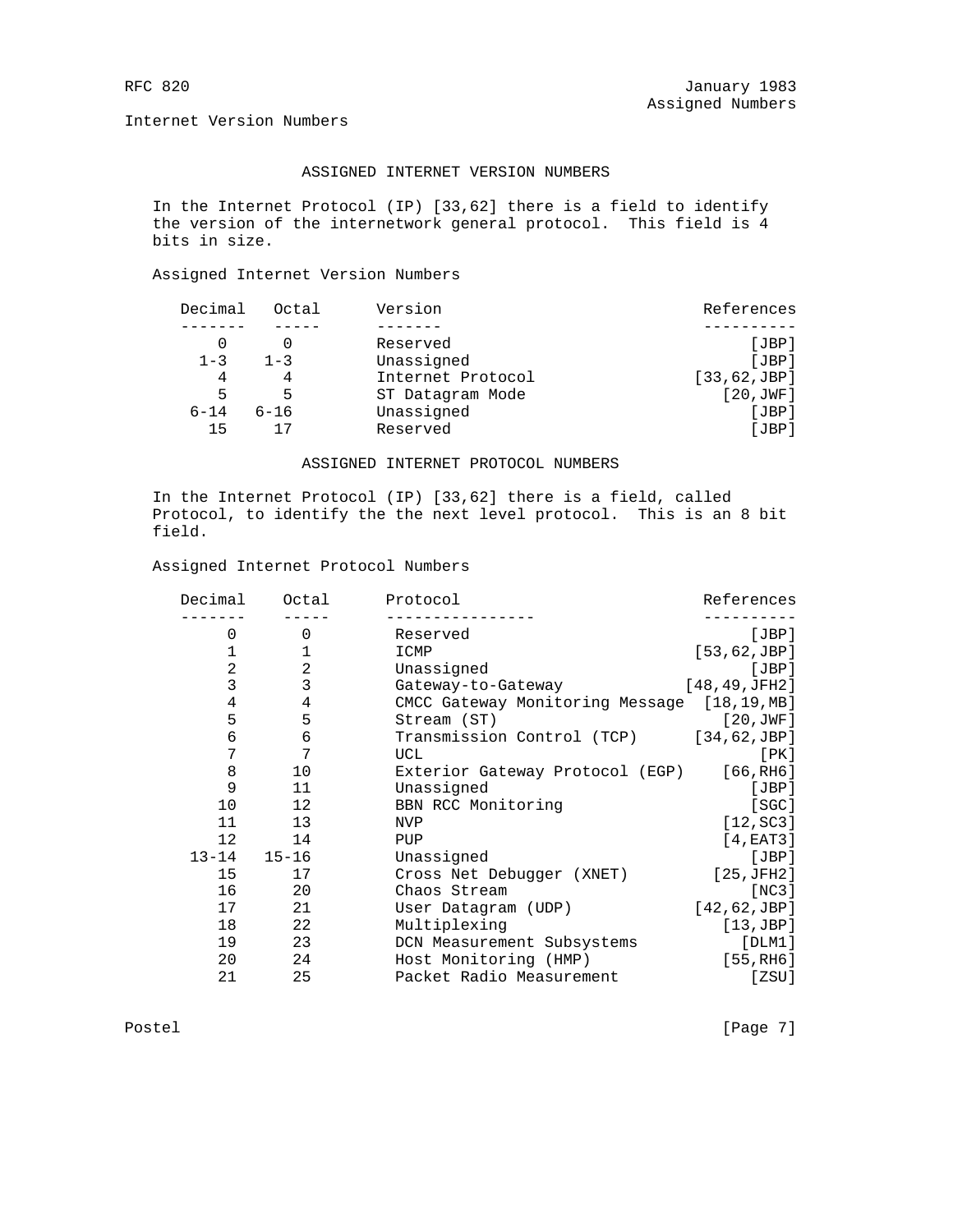# Internet Protocol Numbers

| 22        | 26             | XEROX NS IP                   | $[59, \text{JBP}]$ |
|-----------|----------------|-------------------------------|--------------------|
| 23        | 27             | Trunk-1                       | $[$ BML $]$        |
| 24        | 30             | $Trunk-2$                     | $[$ BML $]$        |
| $25 - 60$ | $31 - 74$      | Unassigned                    | [JBP]              |
| 61        | 75             | any host internal protocol    | [JBP]              |
| 62        | 76             | <b>CFTP</b>                   | [60, HCF2]         |
| 63        | 77             | any local network             | [JBP]              |
| 64        | 100            | SATNET and Backroom EXPAK     | [DM11]             |
| 65        | 101            | MIT Subnet Support            | [NC3]              |
| 66        | 102            | MIT VAX Remote Disk Protocol  | [MBG]              |
| 67        | 103            | Internet Pluribus Packet Core | [DM11]             |
| 68        | 104            | Unassigned                    | [JBP]              |
| 69        | 105            | SATNET Monitoring             | [DM11]             |
| 70        | 106            | Unassigned                    | [JBP]              |
| 71        | 107            | Internet Packet Core Utility  | [DM11]             |
|           | 72-75 110-113  | Unassigned                    | [JBP]              |
| 76        | 114            | Backroom SATNET Monitoring    | [DM11]             |
| 77        | 115            | Unassigned                    | [JBP]              |
| 78        | 116            | WIDEBAND Monitoring           | [DM11]             |
| 79        | 117            | WIDEBAND EXPAK                | [DM11]             |
|           | 80-254 120-376 | Unassigned                    | [JBP]              |
| 255       | 377            | Reserved                      | [JBP]              |

Postel [Page 8]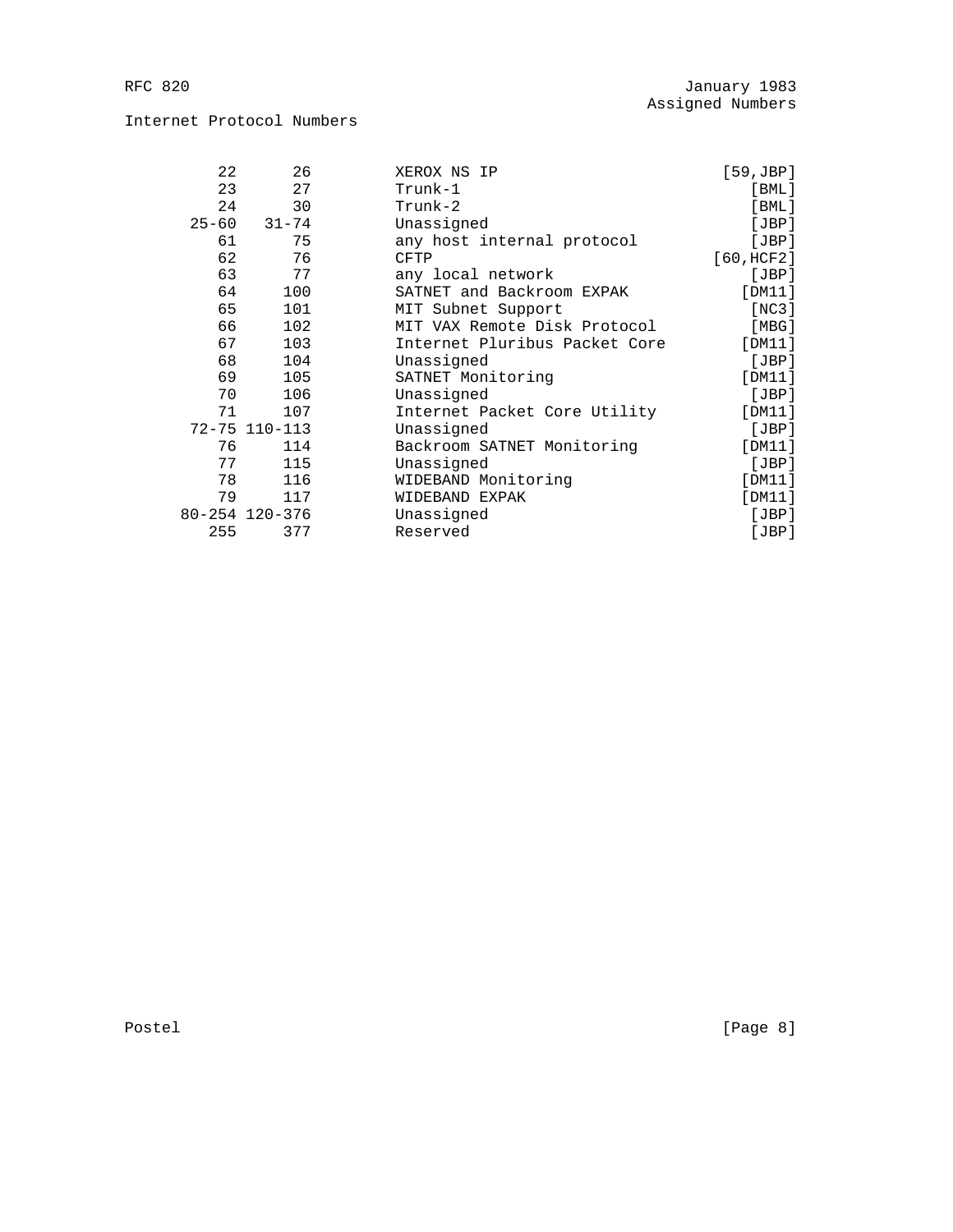Port Numbers

## ASSIGNED PORT NUMBERS

 Ports are used in the TCP [34,62] to name the ends of logical connections which carry long term conversations. For the purpose of providing services to unknown callers a service contact port is defined. This list specifies the port used by the server process as its contact port. The contact port is sometimes called the "well-known port".

 To the extent possible these same port assignments are used with UDP [42,62].

 The assigned ports use a small portion of the possible port numbers. The assigned ports have all except the low order eight bits cleared to zero. The low order eight bits are specified here.

Port Assignments:

| Decimal   | Octal     | Description                         | References        |
|-----------|-----------|-------------------------------------|-------------------|
| 1         | 1         | Old Telnet                          | [40,JBP]          |
| 3         | 3         | Old File Transfer                   | [27, 11, 24, JBP] |
| 5         | 5         | Remote Job Entry                    | [6, 17, JBP]      |
| 7         | 7         | Echo                                | [35, JBP]         |
| 9         | 11        | Discard                             | [32,JBP]          |
| 11        | 13        | Who is on or SYSTAT                 | [JBP]             |
| 13        | 15        | Date and Time                       | [JBP]             |
| 15        | 17        | Who is up or NETSTAT                | [JBP]             |
| 17        | 21        | Short Text Message                  | [JBP]             |
| 19        | 23        | Character generator or TTYTST       | [31,JBP]          |
| 20        | 24        | File Transfer (Default Data)        | [36, 62, JBP]     |
| 21        | 25        | File Transfer (Control)             | [36, 62, JBP]     |
| 23        | 27        | Telnet                              | [41, 62, JBP]     |
| 25        | 31        | SMTP                                | [54, 62, JBP]     |
| 27        | 33        | NSW User System FE                  | [14, RHT]         |
| 29        | 35        | MSG ICP                             | [29, RHT]         |
| 31        | 37        | MSG Authentication                  | [29, RHT]         |
| 33        | 41        | Unassigned                          | [JBP]             |
| 35        | 43        | IO Station Spooler                  | [JBP]             |
| 37        | 45        | Time Server                         | [22,JBP]          |
| 39        | 47        | Unassigned                          | [JBP]             |
| 41        | 51        | Graphics                            | [46, 17, JBP]     |
| 42        | 52        | Name Server                         | [38, 62, JBP]     |
| 43        | 53        | WhoIs                               | [57, 62, JAKE]    |
| 45        | 55        | Message Processing Module (receive) | [37,JBP]          |
| 46        | 56        | MPM (default send)                  | [37,JBP]          |
| 47        | 57        | NI FTP                              | [50, SK]          |
| $49 - 53$ | $61 - 65$ | Unassigned                          | [JBP]             |

Postel [Page 9]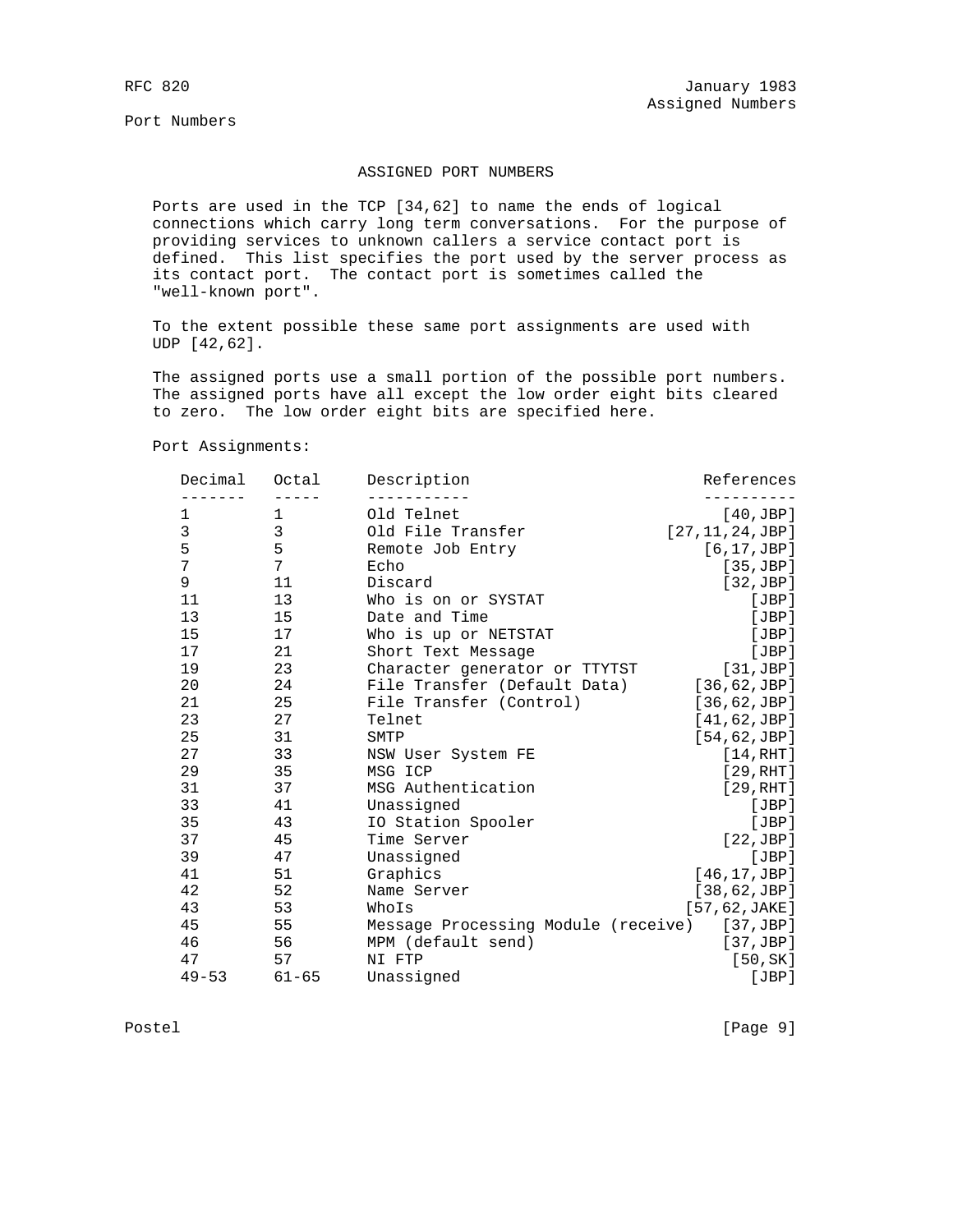| 55          | 67          | ISI Graphics Language               | [3, RB6]           |
|-------------|-------------|-------------------------------------|--------------------|
| 57          | 71          | Unassigned                          | [JBP]              |
| 59          | 73          | Augment File Mover                  | [WWB]              |
| 61          | 75          | NIMAIL                              | [56, SK]           |
| 63          | 77          | Unassigned                          | [JBP]              |
| 65          | 101         | Unassigned                          | [JBP]              |
| 67          | 103         | Datacomputer at CCA                 | [8, JZS]           |
| 69          | 105         | Trivial File Transfer               | [47, 62, KRS]      |
| 71          | 107         | NETRJS                              | [5, 17, RTB]       |
| 72          | 110         | NETRJS                              | [5, 17, RTB]       |
| 73          | 111         | NETRJS                              | $[5, 17,$ RTB]     |
| 74          | 112         | NETRJS                              | [5, 17, RTB]       |
| 75          | 113         | Unassigned                          | [JBP]              |
| 77          | 115         | any private RJE server              | [JBP]              |
| 79          | 117         | Name or Finger                      | [23, 17, KLH]      |
| 81          | 121         | HOSTS2 Name Server                  | [EAK1]             |
| 83          | 123         | MIT ML Device                       | $[$ DPR $]$        |
| 85          | 125         | MIT ML Device                       | $[$ DPR $]$        |
| 87          | 127         | any terminal link                   | [JBP]              |
| 89          | 131         | SU/MIT Telnet Gateway               | [MRC]              |
| 91          | 133         | MIT Dover Spooler                   | [EBM]              |
| 93          | 135         | Device Control Protocol             | $[$ DCT $]$        |
| 95          | 137         | SUPDUP                              | $[15, \text{MRC}]$ |
| 97          | 141         | Datacomputer Status                 | [8, JZS]           |
| 99          | 143         | Metagram Relay                      | [GEOF]             |
| 101         | 145         | NIC Host Name Server                | [64, 62, JAKE]     |
| 103         | 147         | CSNET Mailbox Name Server (Telnet)  | [58,MHS1]          |
| 105         | 151         | CSNET Mailbox Name Server (Program) | [58, MHz1]         |
| 107         | 153         | Remote Telnet Service               | [61,JBP]           |
| $109 - 129$ | $155 - 201$ | Unassigned                          | [JBP]              |
| 131         | 203         | Datacomputer                        | [8, JZS]           |
| 132-223     | $204 - 337$ | Reserved                            | [JBP]              |
| $224 - 241$ | $340 - 361$ | Unassigned                          | [JBP]              |
| 243         | 363         | Survey Measurement                  | [2, AV]            |
| 245         | 365         | LINK                                | [7, RDB2]          |
| $247 - 255$ | $367 - 377$ | Unassigned                          | [JBP]              |

Postel [Page 10]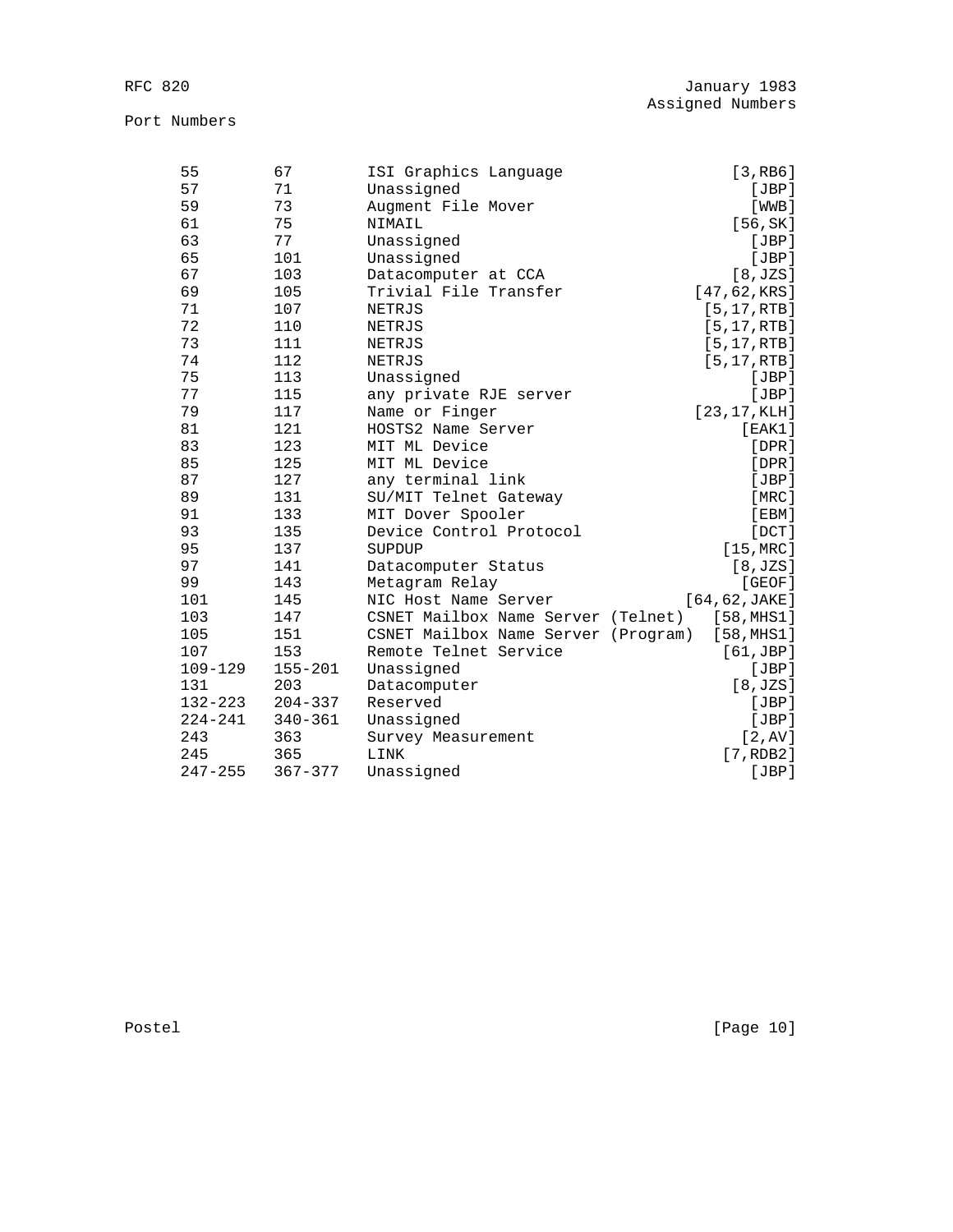Autonomous System Numbers

## ASSIGNED AUTONOMOUS SYSTEM NUMBERS

 The Exterior Gateway Protocol (EGP) [66] specifies that groups of gateways may for autonomous systems. The EGP provides a 16-bit field for identifying such systems. The values of this field are registered here.

Autonomous System Numbers:

|         | Decimal Description | References |
|---------|---------------------|------------|
|         |                     |            |
|         | Reserved            | [JBP]      |
|         | The BBN Gateways    | JBP        |
| 2-65534 | Unassigned          | JBP        |
| 65535   | Reserved            | JBP        |

#### ASSIGNED ARPANET LINK NUMBERS

 The word "link" here refers to a field in the original ARPANET Host/IMP interface leader. The link was originally defined as an 8 bit field. Some time after the ARPANET Host-to-Host (AHHP) protocol was defined and, by now some years ago, the definition of this field was changed to "Message-ID" and the length to 12 bits. The name link now refers to the high order 8 bits of this 12 bit message-id field. The low order 4 bits of the message-id field are to be zero unless specifically specified otherwise for the particular protocol used on that link. The Host/IMP interface is defined in BBN report 1822 [1].

Link Assignments:

| Decimal     | Octal       | Description                      | References    |
|-------------|-------------|----------------------------------|---------------|
|             |             |                                  |               |
| 0           | 0           | AHHP Control Messages            | [28, 17, JBP] |
| 1           |             | Reserved                         | [JBP]         |
| $2 - 71$    | $2 - 107$   | AHHP Reqular Messages            | [28, 17, JBP] |
| $72 - 149$  | $110 - 225$ | Reserved                         | JBP           |
| 150         | 226         | Xerox NS IP                      | [59, LLG]     |
| 151         | 227         | Unassigned                       | [JBP]         |
| 152         | 230         | PARC Universal Protocol          | [4, EAT3]     |
| 153         | 231         | TIP Status Reporting             | [JGH]         |
| 154         | 232         | TIP Accounting                   | [JGH]         |
| 155         | 233         | Internet Protocol (regular)      | [33, 62, JBP] |
| $156 - 158$ | $234 - 236$ | Internet Protocol (experimental) | [33, 62, JBP] |
| $159 - 195$ | $237 - 303$ | Unassigned                       | [JBP]         |
| $196 - 255$ | $304 - 377$ | Experimental Protocols           | [JBP]         |
| $248 - 255$ | $370 - 377$ | Network Maintenance              | [JGH]         |

Postel [Page 11]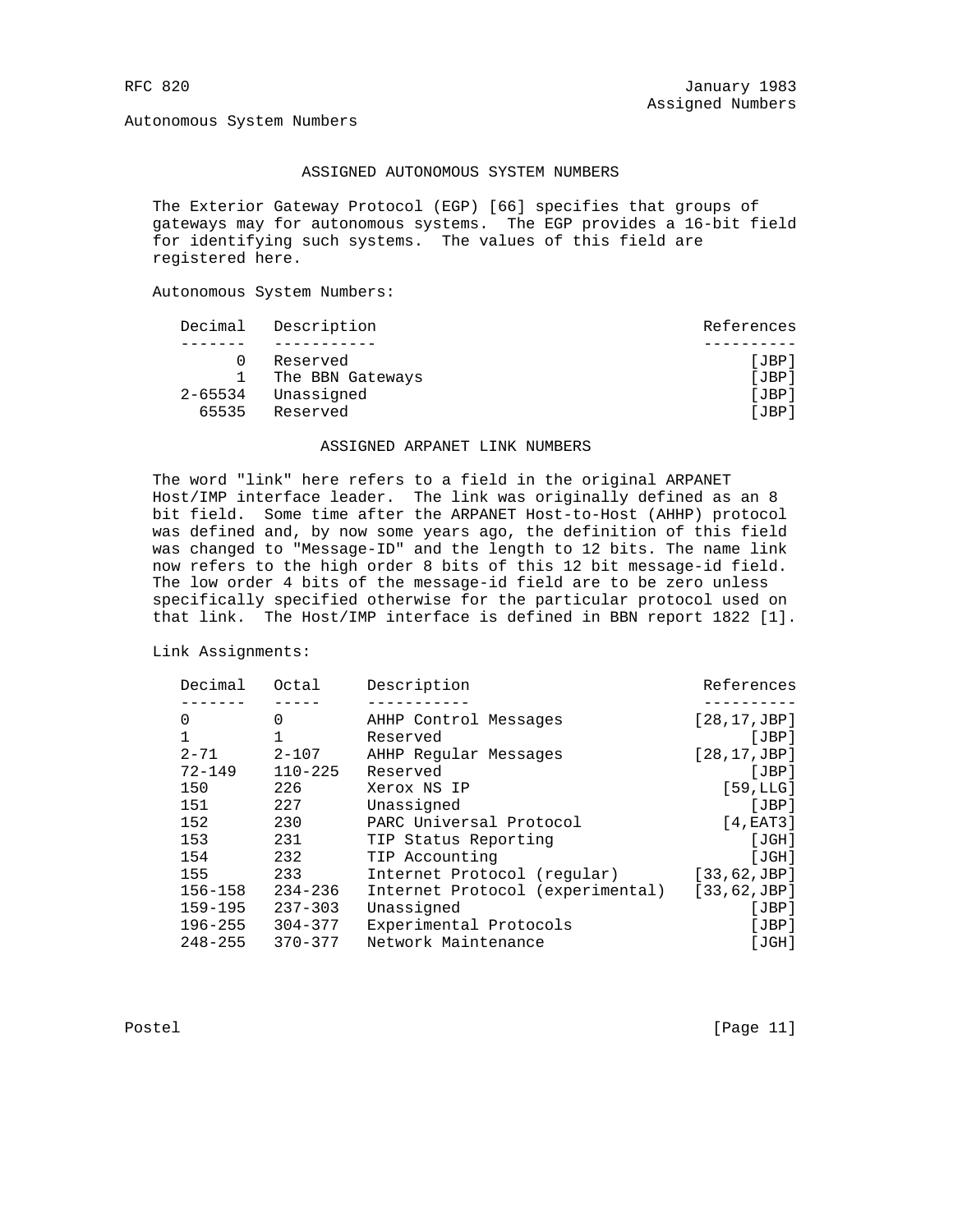Ethernet Numbers of Interest

# ETHERNET NUMBERS OF INTEREST

 Many of the networks of all classes are Ethernets (10Mb) or Experimental Ethernets (3Mb). These systems use a message "type" field in much the same way the ARPANET uses the "link" field.

Assignments:

| Ethernet |       | Exp. Ethernet |      | Description  | References    |
|----------|-------|---------------|------|--------------|---------------|
|          |       |               |      |              |               |
| decimal  | Hex   | decimal octal |      |              |               |
| 512      | 02,00 | 512           | 1000 | XEROX PUP    | [4, EAT3]     |
| 1536     | 06,00 | 1536          | 3000 | XEROX NS IDP | [59, LLG]     |
| 2048     | 08,00 | 513           | 1001 | DOD IP       | [33, 62, JBP] |
| 2054     | 08,06 | $-$           |      | Address Res  | [67,DCP1]     |

## ASSIGNED PUBLIC DATA NETWORK NUMBERS

 One of the Internet Class A Networks is the international system of Public Data Networks. This section lists the mapping between the Internet Addresses and the Public Data Network Addresses.

#### Assignments:

| Internet                        | Public Data Net | Description | References |
|---------------------------------|-----------------|-------------|------------|
|                                 |                 |             |            |
| 014.000.000.000                 |                 | Reserved    | [JBP]      |
| 014.000.000.001                 | 311031700035 00 | PURDUE-TN   | [CXK]      |
| 014.000.000.002                 | 311060800027 00 | UWISC-TN    | [CXK]      |
| 014.000.000.003                 | 311030200024 00 | UDEL-TN     | [CXK]      |
| 014.000.000.004                 | 234219200149 23 | UCL-VTEST   | [PK]       |
| 014.000.000.005                 | 234219200300 23 | UCL-TG      | [PK]       |
| 014.000.000.006                 | 234219200300 25 | UK-SATNET   | [PK]       |
| 014.000.000.007-014.255.255.254 |                 | Unassigned  | [JBP]      |
| 014.255.255.255                 |                 | Reserved    | [JBP]      |
|                                 |                 |             |            |

Postel [Page 12]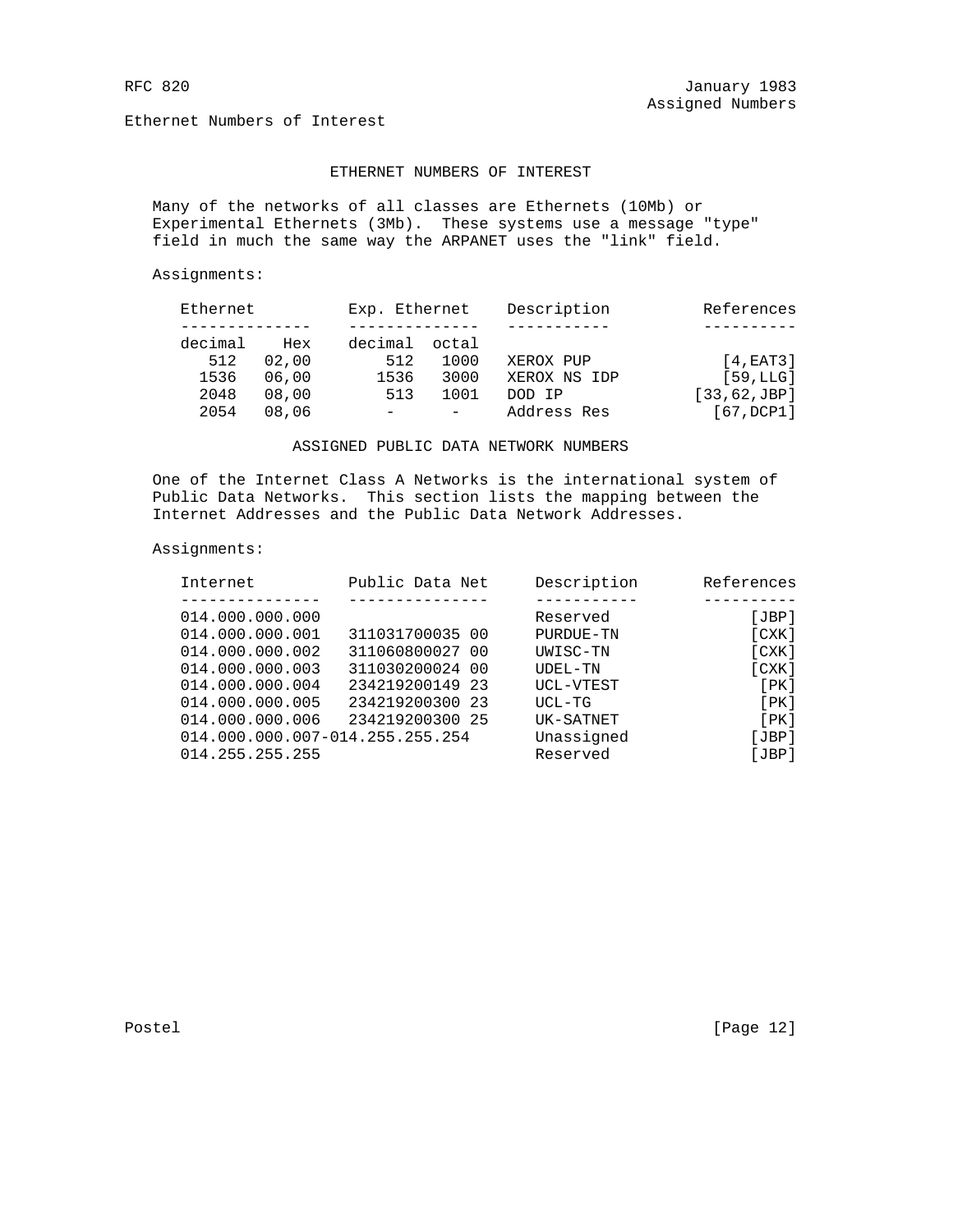# DOCUMENTS

#### ---------

- [1] BBN, "Specifications for the Interconnection of a Host and an IMP", Report 1822, Bolt Beranek and Newman, Cambridge, Massachusetts, May 1978.
- [2] Bhushan, A., "A Report on the Survey Project", RFC 530, NIC 17375, 22 June 1973.
- [3] Bisbey, R., D. Hollingworth, and B. Britt, "Graphics Language (version 2.1)", ISI/TM-80-18, USC/Information Sciences Institute, July 1980.
- [4] Boggs, D., J. Shoch, E. Taft, and R. Metcalfe, "PUP: An Internetwork Architecture", XEROX Palo Alto Research Center, CSL-79-10, July 1979; also in IEEE Transactions on Communication, Volume COM-28, Number 4, April 1980.
- [5] Braden, R., "NETRJS Protocol", RFC 740, NIC 42423, 22 November 1977. Also in [17].
- [6] Bressler, B., "Remote Job Entry Protocol", RFC 407, NIC 12112, 16 October 72. Also in [17].
- [7] Bressler, R., "Inter-Entity Communication -- An Experiment", RFC 441, NIC 13773, 19 January 1973.
- [8] CCA, "Datacomputer Version 5/4 User Manual", Computer Corporation of America, August 1979.
- [9] Aerospace, Internal Report, ATM-83(3920-01)-3, 1982.
- [10] Clark, D., "Revision of DSP Specification", Local Network Note 9, Laboratory for Computer Science, MIT, 17 June 1977.
- [11] Clements, R., "FTPSRV -- Extensions for Tenex Paged Files", RFC 683, NIC 32251, 3 April 1975. Also in [17].
- [12] Macgregor, W., and D. Tappan, "The CRONUS Virtual Local Network", RFC 824, Bolt Beranek and Newman, Inc., 22 August 1982.
- [13] Cohen, D. and J. Postel, "Multiplexing Protocol", IEN 90, USC/Information Sciences Institute, May 1979.

Postel [Page 13]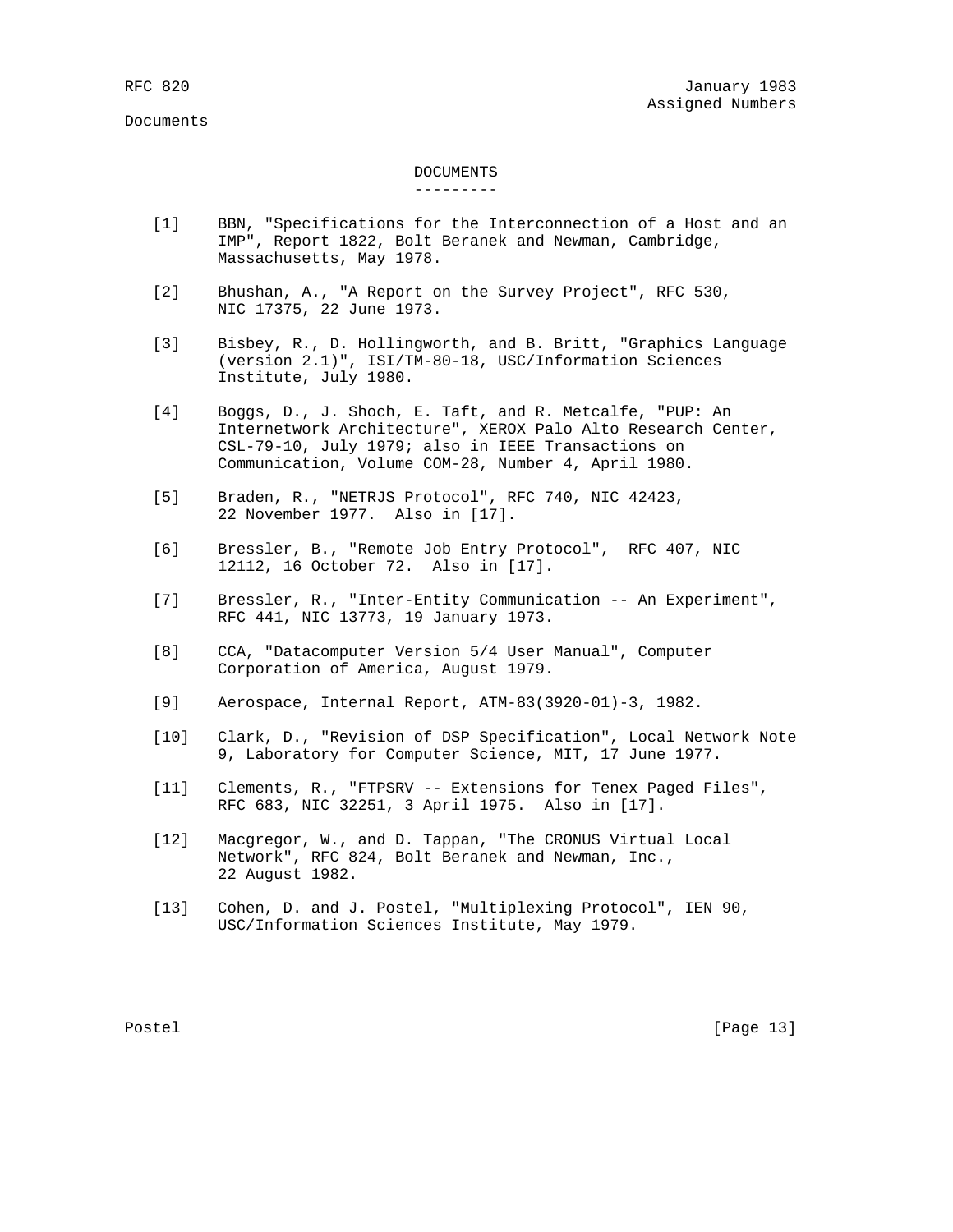- [14] COMPASS, "Semi-Annual Technical Report", CADD-7603-0411, Massachusetts Computer Associates, 4 March 1976. Also as, "National Software Works, Status Report No. 1," RADC-TR-76-276, Volume 1, September 1976. And COMPASS. "Second Semi-Annual Report," CADD-7608-1611, Massachusetts Computer Associates, 16 August 1976.
- [15] Crispin, M., "SUPDUP Protocol", RFC 734, NIC 41953, 7 October 1977. Also in [17].
- [17] Feinler, E. and J. Postel, eds., "ARPANET Protocol Handbook", NIC 7104, for the Defense Communications Agency by SRI International, Menlo Park, California, Revised January 1978.
- [18] Flood Page, D., "Gateway Monitoring Protocol", IEN 131, February 1980.
- [19] Flood Page, D., "CMCC Performance Measurement Message Formats", IEN 157, September 1980.
- [20] Forgie, J., "ST A Proposed Internet Stream Protocol", IEN 119, M.I.T. Lincoln Laboratory, September 1979.
- [21] Forsdick, H., and A. McKenzie, "FTP Functional Specification", Bolt Beranek and Newman, Report 4051, August 1979.
- [22] Harrenstien, K., J. Postel, "Time Server", IEN 142, April 1980. Also in [17].
- [23] Harrenstien, K., "Name/Finger", RFC 742, NIC 42758, 30 December 1977. Also in [17].
- [24] Harvey, B., "One More Try on the FTP", RFC 691, NIC 32700, 6 June 1975.
- [25] Haverty, J., "XNET Formats for Internet Protocol Version 4", IEN 158, October 1980.
- [27] McKenzie, A., "File Transfer Protocol", RFC 454, NIC 14333, 16 February 1973.
- [28] McKenzie,A., "Host/Host Protocol for the ARPA Network", NIC 8246, January 1972. Also in [17].
- [29] NSW Protocol Committee, "MSG: The Interprocess Communication Facility for the National Software Works", CADD-7612-2411, Massachusetts Computer Associates, BBN 3237, Bolt Beranek and Newman, Revised 24 December 1976.

Postel [Page 14]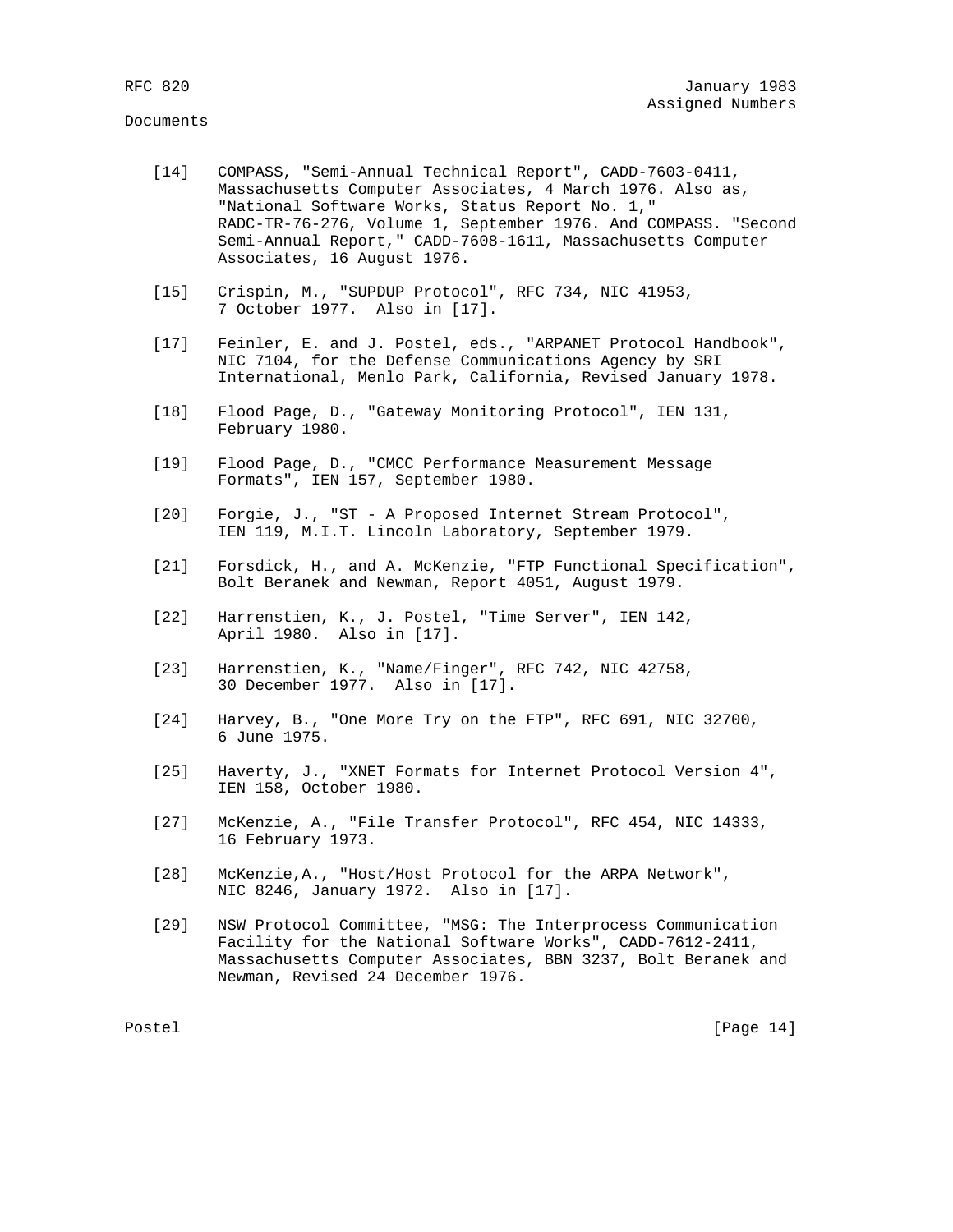- [31] Postel, J., "Character Generator Process", RFC 429, NIC 13281, 12 December 1972.
- [32] Postel, J., "Discard Process", RFC 348, NIC 10427, 30 May 1972.
- [33] Postel, J., ed., "Internet Protocol DARPA Internet Program Protocol Specification", RFC 791, USC/Information Sciences Institute, September 1981.
- [34] Postel, J., ed., "Transmission Control Protocol DARPA Internet Program Protocol Specification", RFC 793, USC/Information Sciences Institute, September 1981.
- [35] Postel, J., "Echo Process", RFC 347, NIC 10426, 30 May 1972.
- [36] Postel, J., "File Transfer Protocol", RFC 765, IEN 149, June 1980.
- [37] Postel, J., "Internet Message Protocol", RFC 759, IEN 113, USC/Information Sciences Institute, August 1980.
- [38] Postel, J., "Name Server", IEN 116, USC/Information Sciences Institute, August 1979.
- [39] Postel, J., "Official Initial Connection Protocol", NIC 7101, 11 June 1971. Also in [17].
- [40] Postel, J., "Telnet Protocol", RFC 318, NIC 9348, 3 April 1972.
- [41] Postel, J., "Telnet Protocol Specification", RFC 764, IEN 148, June 1980.
- [42] Postel, J., "User Datagram Protocol", RFC 768 USC/Information Sciences Institute, August 1980.
- [43] Reed, D., "Protocols for the LCS Network", Local Network Note 3, Laboratory for Computer Science, MIT, 29 November 1976.
- [44] Skelton, A., S. Holmgren, and D. Wood, "The MITRE Cablenet Project", IEN 96, April 1979.
- [45] Crocker, D., "Standard for the Format of ARPA Internet Text Messages", RFC 822, Department of Electrical Engineering, University of Delawaugust 1982.

Postel [Page 15]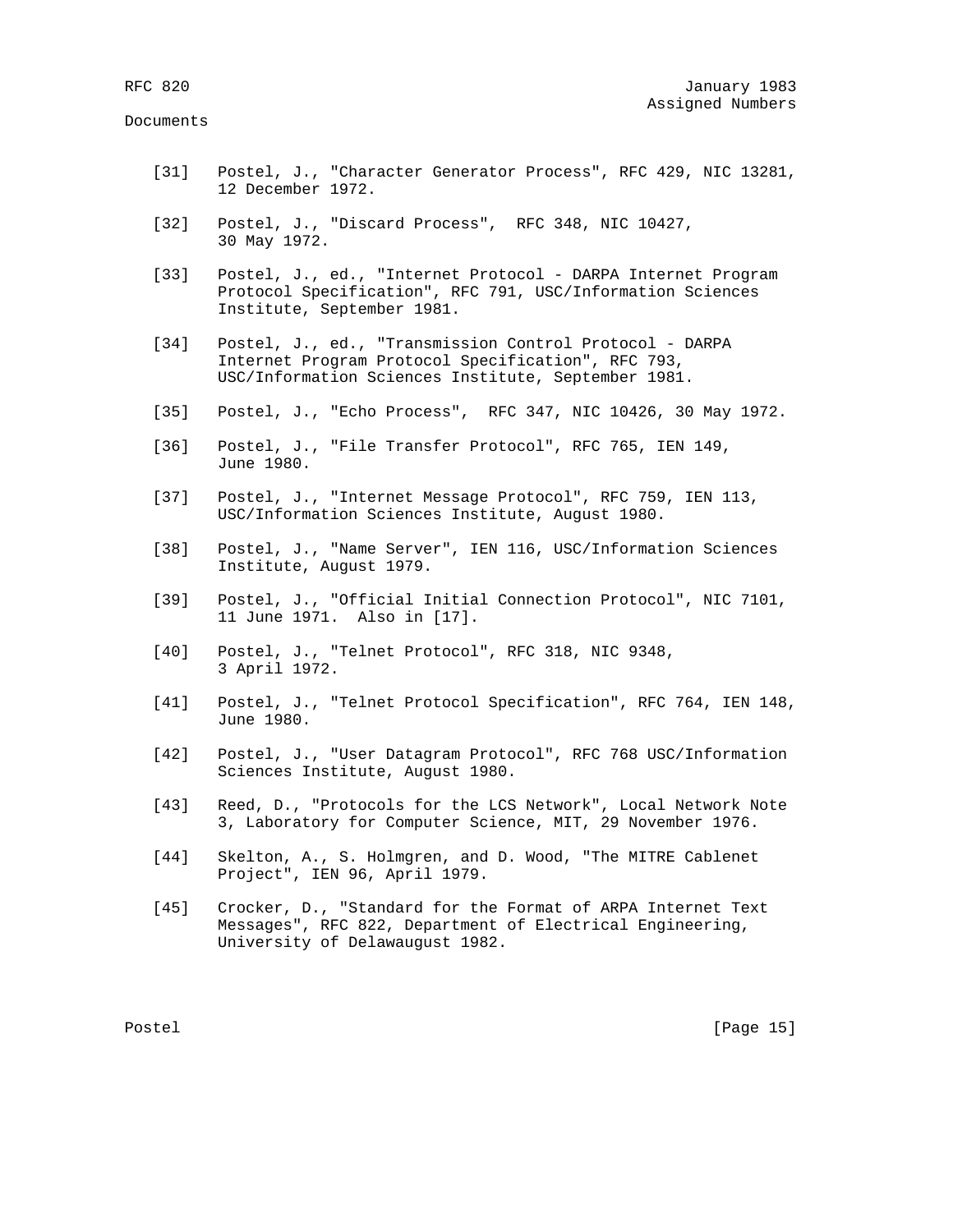- [46] Sproull, R., and E. Thomas. "A Networks Graphics Protocol", NIC 24308, 16 August 1974. Also in [17].
- [47] Sollins, K., "The TFTP Protocol (revision 2)", RFC 783, MIT/LCS, June 1981.
- [48] Strazisar, V., "Gateway Routing: An Implementation Specification", IEN 30, Bolt Berenak and Newman, April 1979.
- [49] Strazisar, V., "How to Build a Gateway", IEN 109, Bolt Berenak and Newman, August 1979.
- [50] The High Level Protocol Group, "A Network Independent File Transfer Protocol", INWG Protocol Note 86, December 1977.
- [51] Thomas, R., "A Resource Sharing Executive for the ARPANET", AFIPS Conference Proceedings, 42:155-163, NCC, 1973.
- [52] Flood Page, D., "A Simple Message Generator", IEN 172, Bolt Berenak and Newman, March 1981.
- [53] Postel, J., "Internet Control Message Protocol DARPA Internet Program Protocol Specification", RFC 792, USC/Information Sciences Institute, September 1981.
- [54] Postel, J., "Simple Mail Transfer Protocol", RFC 821, USC/Information Sciences Institute, August 1982.
- [55] Littauer, B., "A Host Monitoring Protocol", IEN 197, Bolt Berenak and Newman, September 1981.
- [56] Bennett, C., "A Simple NIFTP-Based Mail System", IEN 169, University College, London, January 1981.
- [57] Harrenstien, K., and V. White, "Nicname/Whois", RFC 812, SRI International, March 1982.
- [58] Solomon, M., L. Landweber, and D, Neuhengen, "The Design of the CSNET Name Server", CS-DN-2, University of Wisconsin, Madison, Revised November 1981.
- [59] XEROX, "Internet Transport Protocols", XSIS 028112, Xerox Corporation, Stamford, Connecticut, December 1981.
- [60] Forsdick, H., "CFTP", Network Message, Bolt Berenak and Newman, January 1982.

Postel [Page 16]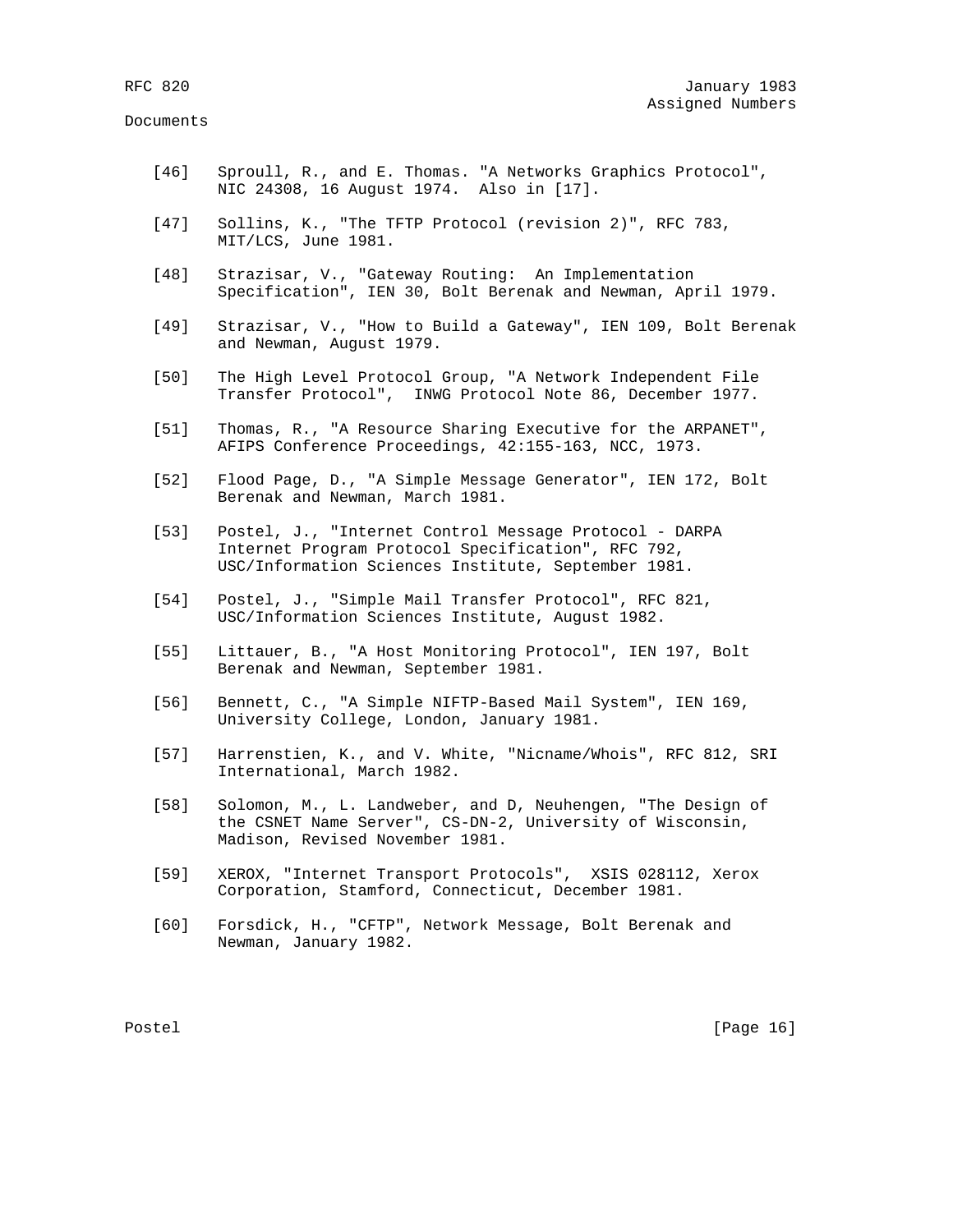- [61] Postel, J., "Remote Telnet Service", RFC 818, USC/Information Sciences Institute, November 1982.
- [62] Feinler, E., "Internet Protocol Transition Workbook", Network Information Center, SRI International, March 1982.
- [63] Postel, J., "The NCP/TCP Transition Plan", RFC 801, USC/Information Sciences Institute, November 1981.
- [64] Harrenstien, K., V. White, and E. Feinler, "Hostnames Server", RFC 811, SRI International, March 1982.
- [65] Whelan, D., "The Caltech Computer Science Department Network", 5052:DF:82, Caltech Computer Science Department, 1982.
- [66] Rosen, E., "Exterior Gateway Protocol", RFC 827, Bolt Berenak and Newman, October 1982.
- [67] Plummer, D., "An Ethernet Address Resolution Protocol or Converting Network Protocol Addresses to 48-bit Ethernet Addresses for Transmission on Ethernet Hardware", RFC 826, MIT LCS, November 1982.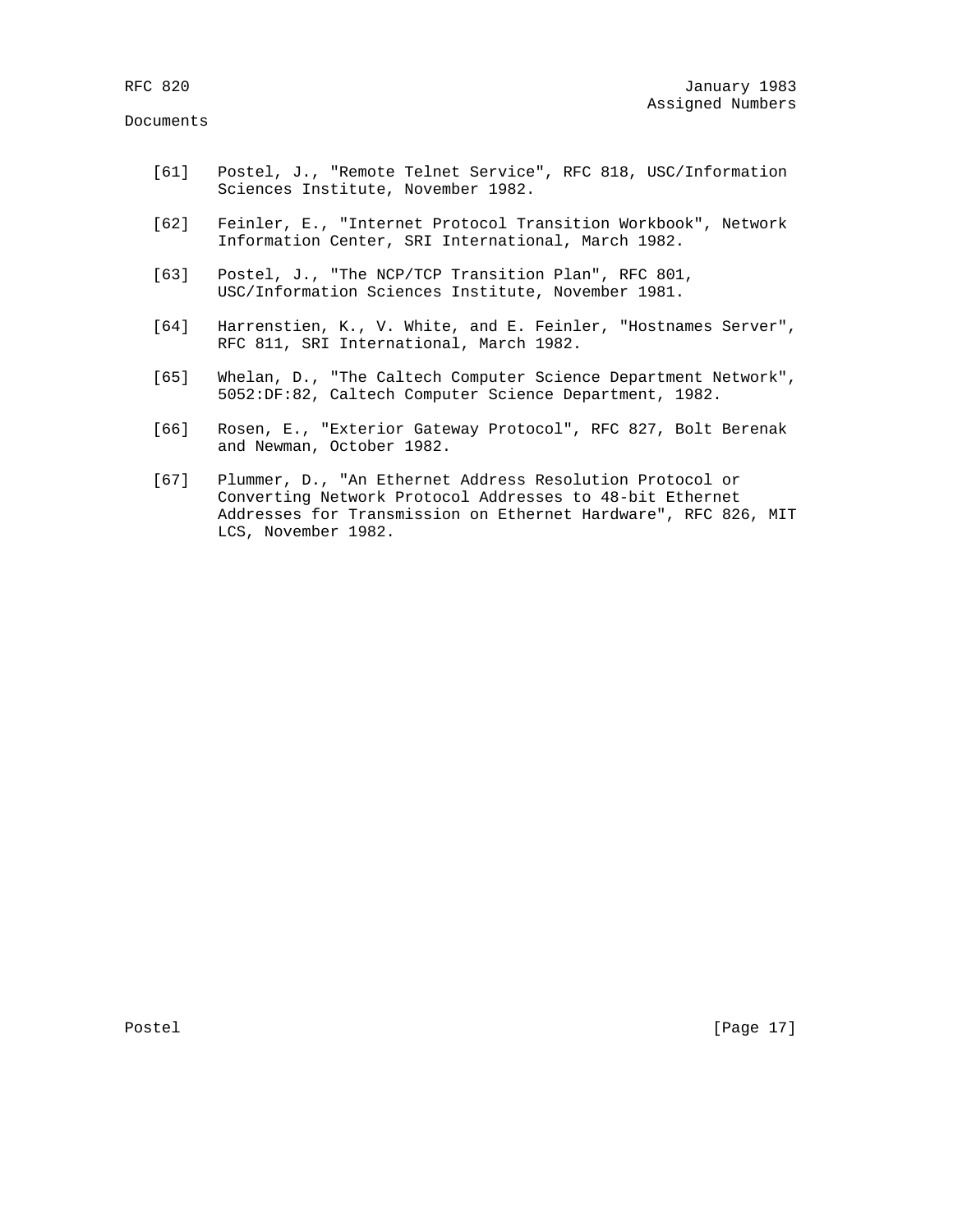People

|             |                   | $- - - - - -$  |                              |
|-------------|-------------------|----------------|------------------------------|
| [RB6]       | Richard Bisbey    | ISI            | Bisbey@ISIB                  |
| [RTB]       | Bob Braden        | <b>UCLA</b>    | <b>Braden@ISIA</b>           |
| [WWB]       | Bill Barns        | Tymshare       | Barns@OFFICE                 |
| [MB]        | Michael Brescia   | <b>BBN</b>     | Brescia@BBN-Unix             |
| [RDB2]      | Robert Bressler   | <b>BBN</b>     | Bressler@BBN-Unix            |
| [MXB]       | Mark Brown        | USC            | Mark@USC-ECLB                |
| [EC5]       | Ed Cain           | <b>DCEC</b>    | cain@EDN-Unix                |
| [SC3]       | Steve Casner      | ISI            | Casner@ISIB                  |
| [NC3]       | J. Noel Chiappa   | MIT            | JNC@MIT-XX                   |
| [SC]        | Steve Chipman     | <b>BBN</b>     | Chipman@BBNA                 |
| [HDC1]      | Horst Clausen     | <b>DFVLR</b>   | Clausen@ISID                 |
| [DC]        | Danny Cohen       | ISI            | Cohen@ISIB                   |
| [MRC]       | Mark Crispin      | Stanford       | Admin.MRC@SU-SCORE           |
| [RF1]       | Randy Frank       | <b>UTAH</b>    | Frank@UTAH-20                |
| [JAKE]      | Jake Feinler      | SRI            | Feinler@SRI-KL               |
| [JWF]       | Jim Forgie        | LL             | Forgie@BBNC                  |
| [HCF2]      | Harry Forsdick    | BBN            | Forsdick@BBNG                |
| [SWG]       | Stu Galley        | MIT            | SWG@MIT-DMS                  |
| [LLG]       | Larry Garlick     | XEROX          | Garlick@PARC-MAXC            |
| [BG5]       | Bob Gilligan      | SRI            | Gilligan@ISID                |
| [GEOF]      | Geoff Goodfellow  | SRI            | Geoff@DARCOM-KA              |
| [MBG]       | Michael Greenwald | MIT-LCS        | Greenwald@MIT-Multics        |
| [KLH]       | Ken Harrenstien   | SRI            | <b>KLH@NIC</b>               |
| [JFH2]      | Jack Haverty      | <b>BBN</b>     | Haverty@BBN-Unix             |
| [CHH3]      | Charles Hedrick   | <b>RUTGERS</b> | <b>Hedrick@RUTGERS</b>       |
| [JGH]       | Jim Herman        | BBN            | Herman@BBN-Unix              |
| [HH6]       | Heidi Heiden      | <b>DCA</b>     | Heiden@BBNC                  |
| [PLH]       | Peter Higginson   | <b>UCL</b>     | UKSAT@ISID                   |
| [RH6]       | Robert Hinden     | <b>BBN</b>     | Hinden@BBN-Unix              |
| [CH2]       | Charles Hornig    |                | Honeywell Hornig@MIT-Multics |
| [DHH]       | Doug Hunt         | <b>BBN</b>     | DHunt@BBN-Unix               |
| [REK2]      | Robert Kahn       | ARPA           | Kahn@ISIA                    |
| [ NXK ]     | Neil Katin        | HP             | hpda.neil@BERKELEY           |
| [CXK]       | Chris Kent        | <b>PURDUE</b>  | cak@PURDUE                   |
| [SK]        | Steve Kille       | UCL            | UKSAT@ISID                   |
| [EAK1]      | Earl Killian      | LLL            | EAK@MIT-MC                   |
| [ PK ]      | Peter Kirstein    | UCL            | Kirstein@ISIA                |
| [SXL]       | Sam Leffler       | Berkeley       | sam@BERKELEY                 |
| $[$ BML $]$ | Barry Leiner      | ARPA           | Leiner@ISIA                  |
| [WIM]       | William Macqregor | <b>BBN</b>     | macq@BBN                     |
| [NM]        | Neil MacKenzie    | <b>RSRE</b>    | T45@ISID                     |
| [HM]        | Hank Magnuski     | $---$          | JOSE@PARC-MAXC               |
| [JEM]       | Jim Mathis        | SRI            | Mathis@SRI-KL                |
| [DM11]      | Dale McNeill      | <b>BBN</b>     | mcneill@BBN-Unix             |
| [DIM1]      | David Mills       | LINKABIT       | Mills@ISID                   |
| [JCM]       | Jeff Moqul        | STANFORD       | Moqul@SU-SCORE               |

PEOPLE

Postel [Page 18]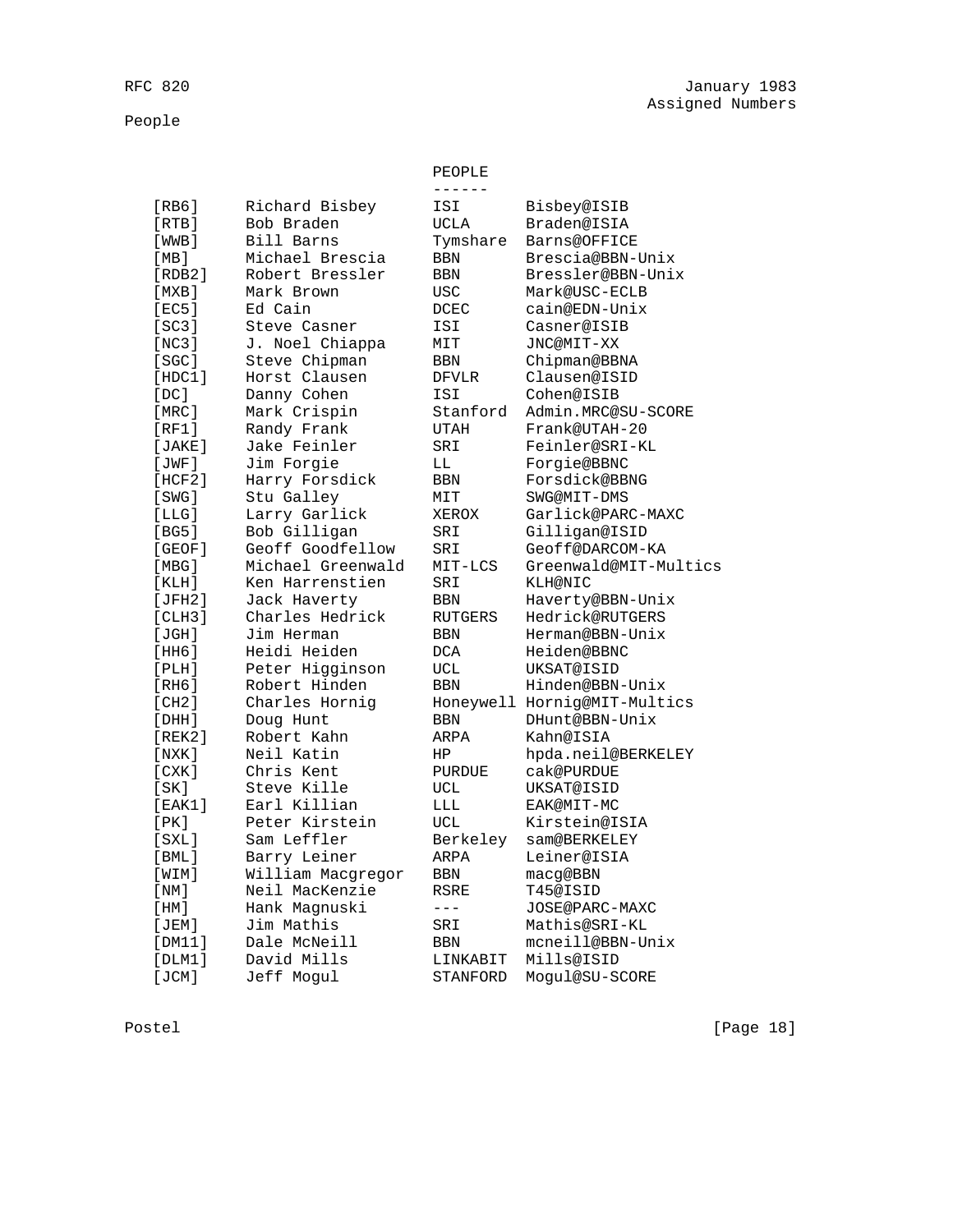People

| [EBM]        | Eliot Moss      | MIT         | EBM@MIT-XX                |
|--------------|-----------------|-------------|---------------------------|
| [MJM2]       | Mike Muuss      | BRL         | Mike@BRL                  |
| [LCN]        | Lou Nelson      |             | AEROSPACE LOU@AEROSPACE   |
| [MO2]        | Michael O'Brien | <b>RAND</b> | OBrien@RAND-Unix          |
| [MO1]        | Mike O'Dell     | LBL         | mo@LBL-Unix               |
| [EHP]        | Ed Perry        | SRI         | Perry@SRI-KL              |
| [DCP1]       | David Plummer   | MIT         | DCP@MIT-MC                |
| [KTP]        | Ken Pogran      | BBN         | Pogran@BBN-Unix           |
| JBP          | Jon Postel      | ISI         | Postel@ISIF               |
| [DPR]        | David Reed      | MIT-LCS     | DPR@MIT-XX                |
| JAR4         | Jim Rees        |             | WASHINGTON JIM@WASHINGTON |
| [CMR]        | Craig Rogers    | ISI         | Rogers@ISIB               |
| IRR21        | Raleigh Romine  | Teledyne    | romine@SEISMO             |
| [RS23]       | Russel Sandberg | WISC        | root@UWISC                |
| [JZS]        | Joanne Sattely  | CCA         | <b>JZS@CCA</b>            |
| $ILCS$ ]     | Lou Schreier    | SRI         | Schreier@ISID             |
| [APS]        | Anita Skelton   | MITRE       | skelton@MITRE             |
| [KRS]        | Karen Sollins   | MIT         | Sollins@MIT-XX            |
| [MHS1]       | Marvin Solomon  | WISC        | Solomon@UWISC             |
| [PS3]        | Paal Spilling   | NDRE        | Paal@DARCOM-KA            |
| [2SU]        | Zaw-Sing Su     | SRI         | ZSu@SRI-TSC               |
| [EAT3]       | Ed Taft         | XEROX       | Taft.PA@PARC-MAXC         |
| $[$ DCT $]$  | Dan Tappan      | <b>BBN</b>  | Tappan@BBNG               |
| [RHT]        | Robert Thomas   | BBN         | BThomas@BBNG              |
| [AV]         | Al Vezza        | MIT         | AV@MIT-XX                 |
| $[$ HDW $2]$ | Howard Wactlar  | <b>CMU</b>  | Wactlar@CMU-10B           |
| [CIW2]       | Cliff Weinstein | LL          | cjw@LL-11                 |
| $JAW3$ ]     | Jil Westcott    | <b>BBN</b>  | Westcott@BBNF             |
| [DSW]        | Dan Whelan      | Caltech     | Dan@CIT-20                |

Postel [Page 19]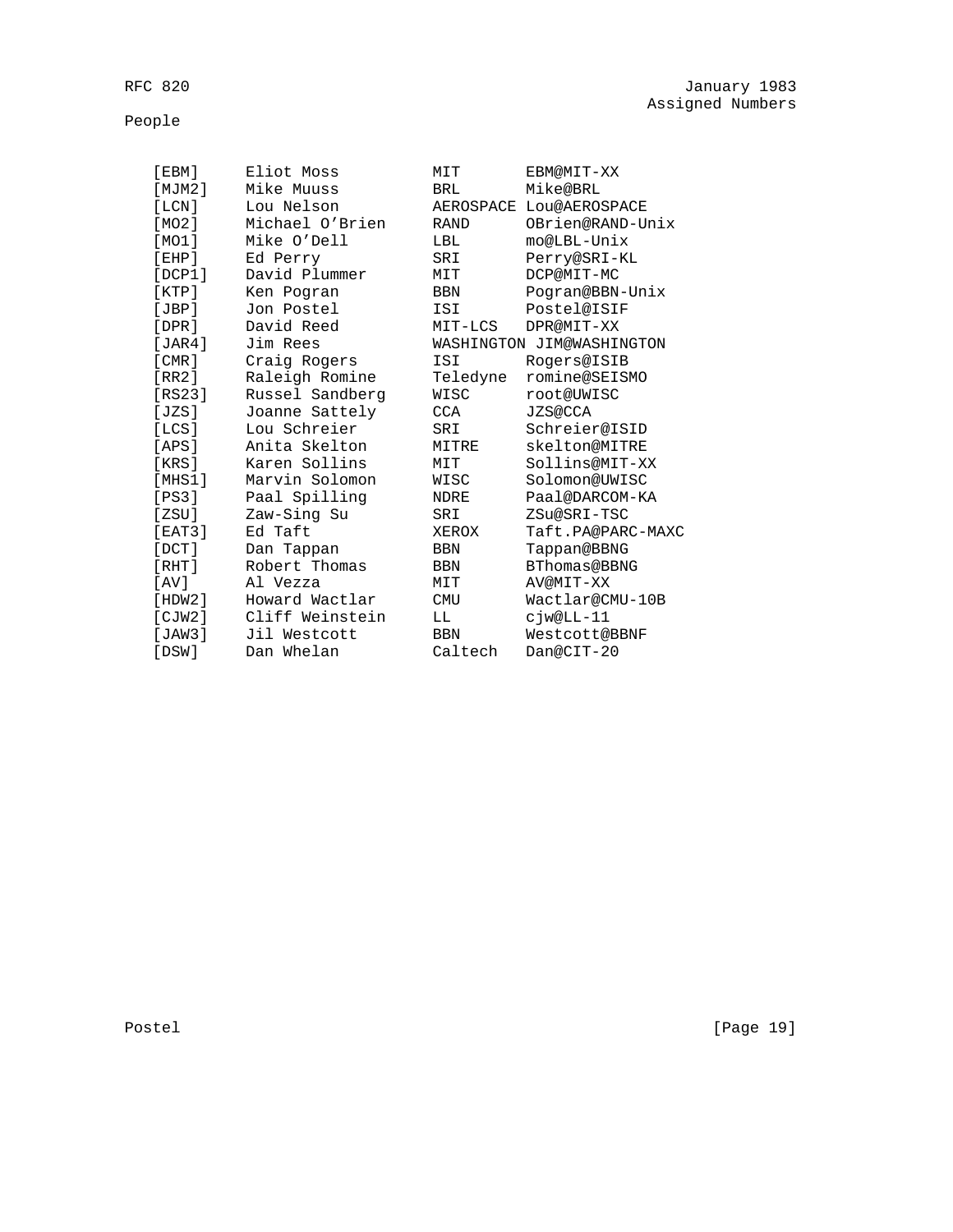APPENDIX A

# APPENDIX A

#### ----------

 This appendix summarizes the agreements reached by the DDN/PMO and DARPA at a September 1982 meeting concerning the allocation and assignment of the various numbers associated with DoD Protocol Standards and the DARPA Experimental Standards.

 Recommended policy is summarized for each type of number assignment of concern:

Network Identifiers used by the Internet Protocol

 It is recommended that the available number spaces for class A, B, and C network addresses be allocated among R&D, DoD and commercial uses, and that assignments of these addresses be the responsibility respectively of DARPA, DCA PCCO/DDN and the National Bureau of Standards. The recommended allocations are given below.

Class A

| R&D allocation:                | 8 nets  | assigned by: ARPA |  |
|--------------------------------|---------|-------------------|--|
| DoD allocation:                | 24 nets | assigned by: TBD  |  |
| Commercial allocation: 94 nets |         | assigned by: TBD  |  |
| Reserved Addresses: 0,127      |         |                   |  |

Class B

R&D allocation: 1024 nets assigned by: ARPA<br>DoD allocation: 3072 nets assigned by: TBD DoD allocation: 3072 nets assigned by: TBD Commercial allocation: 12286 nets assigned by: TBD Reserved Addresses: 0,16383

Class C

| R&D allocation:                     | 65536 nets  | assigned by: ARPA |  |
|-------------------------------------|-------------|-------------------|--|
| DoD allocation:                     | 458725 nets | assigned by: TBD  |  |
| Commercial allocation: 1572862 nets |             | assigned by: TBD  |  |
| Reserved Addresses: 0,2097151       |             |                   |  |

Class D

 All addresses in this class are reserved for future use, possibly in support of multicast services. They should be allocated to R&D use for the present.

Postel [Page 20]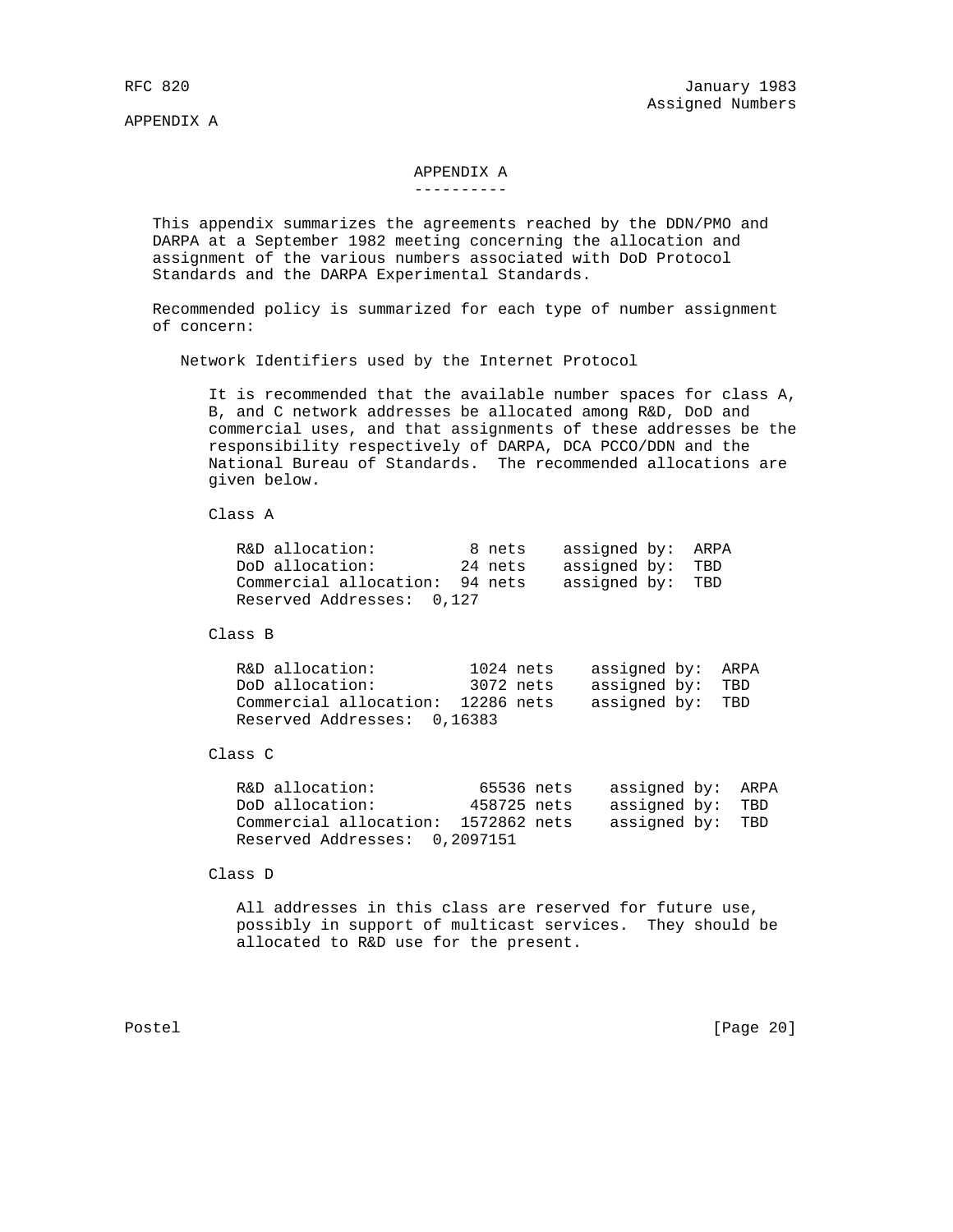APPENDIX A

 Within the R&D community, it will be the policy that network identifiers will only be granted to applicants who show evidence that they are acquiring standard Bolt Beranek and Newman gateway software or have implemented or are acquiring a gateway meeting the External Gateway Protocol requirements. Acquisition of the Berkeley BSD 4.2 UNIX software might be considered evidence of the latter.

 Experimental networks which later become operational need not be renumbered if that would cause hardships. Rather, the identifiers could be moved from R&D to DoD or Commercial status. Thus, network identifiers may change state among R&D, DoD and commercial, but the number of identifiers allocated to each use should remain constant. To make possible this fluid assignment, it is recommended that the network identifier spaces not be allocated by simple partition but rather by specific assignment. It is recommended that DDN/PMO or its designee keep track of the assignments made by DARPA, DDN and NBS to ensure that allocation remains as suggested.

Protocol Identifiers

 In general, all assignments will be made by the R&D community, but any numbers which become R&D, DoD, national or international standards will be marked as such in this RFC.

Protocol identifiers 0 and 255 are reserved.

 95 protocol identifiers are allocated for assignment to DoD standards, 32 for R&D use, and 127 for Commercial, national or international standards.

Port Numbers

 A recommendation for allocation and assignment of port numbers is to be developed jointly by representatives of the ICCB and PSTP.

ARPANET Link Numbers

 All unnecessary link number usage will be eliminated by joint effort of the ICCB, PSTP and BBN. BBN will give consideration to the use of link numbers to promote interoperability among various ARPANET interfaces and report to the ICCB, PSTP and DDN/PMO. Examples of possible interoperability issues are:

Postel [Page 21]